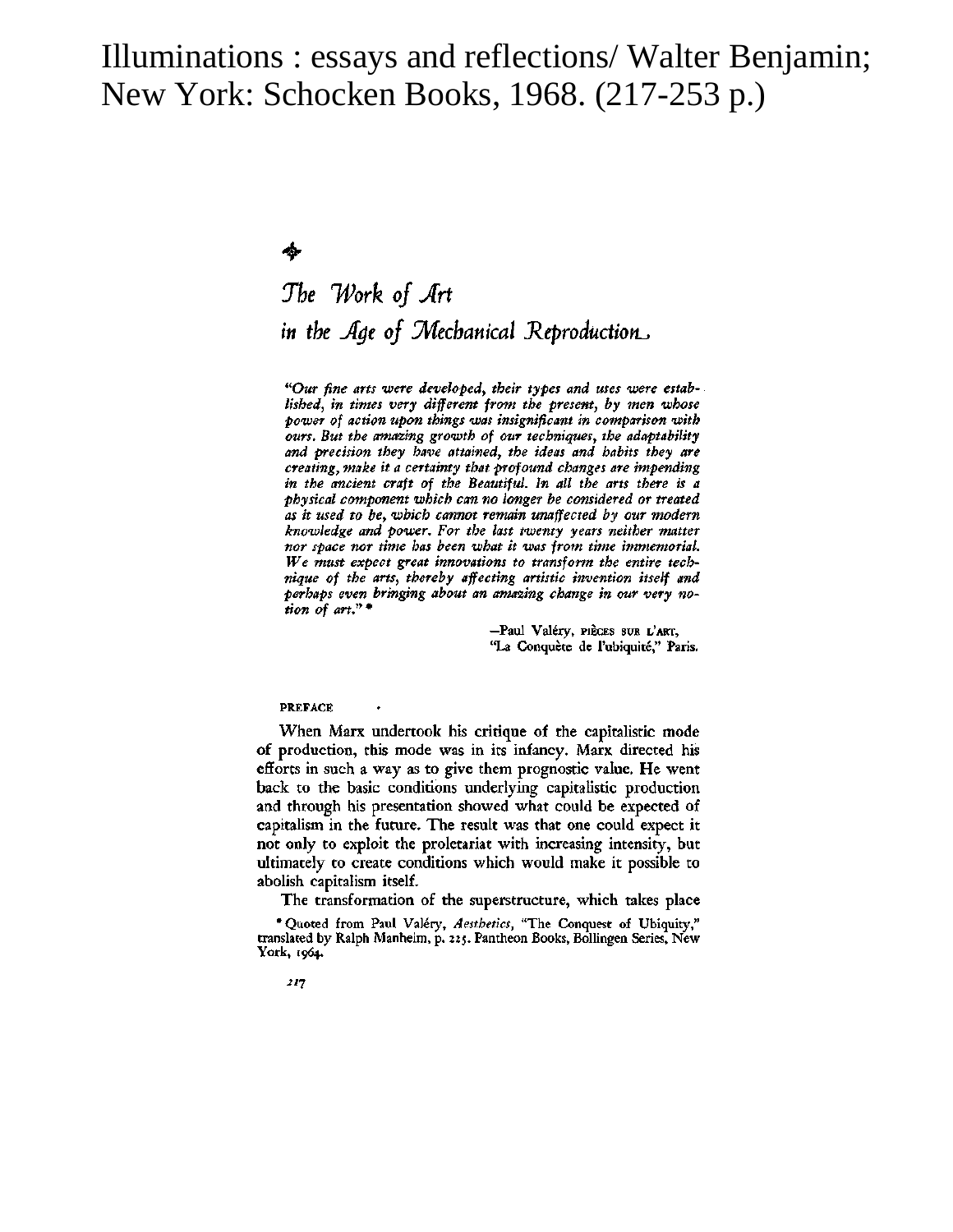far more slowly than that of the substructure, has taken more than half a century to manifest in all areas of culture the change in the conditions of production. Only today can it be indicated what form this has taken. Certain prognostic requirements should be met by these statements. However, theses about the art of the proletariat after its assumption of power or about the art of a classless society would have less bearing on these demands than theses about the developmental tendencies of art under present conditions of production. Their dialectic is no less noticeable in the superstructure than in the economy. It would therefore be wrong to underestimate the value of such theses as a weapon. They brush aside a number of outmoded concepts, such as creativity and genius, eternal value and mystery—concepts whose uncontrolled (and at present almost uncontrollable) application would lead to a processing of data in the Fascist sense. The concepts which are introduced into the theory of art in what follows differ from the *more* familiar terms in that they are completely useless for the purposes of Fascism. They are, on the other hand, useful for the formulation of revolutionary demands in the politics of art.

# $\bf I$

In principle a work of art has always been reproducible. Manmade artifacts could always be imitated by men. Replicas were made by pupils in practice of their craft, by masters for diffusing their works, and, finally, by third parties in the pursuit of gain. Mechanical reproduction of a work of art, however, represents something new. Historically, it advanced intermittently and in leaps at long intervals, but with accelerated intensity. The Greeks knew only two procedures of technically reproducing works of art: founding and stamping. Bronzes, terra cottas, and coins were the only art works which they could produce in quantity. All others were unique and could not be mechanically reproduced. With the woodcut graphic art became mechanically reproducible for the first time, long before script became reproducible by print. The enormous changes which printing, the mechanical

#### *The Work of Art m the Age of Mechanical Reproduction*

reproduction of writing, has brought about in literature are a familiar story. However, within the phenomenon which we are here examining from the perspective of world history, print is merely a special, though particularly important, case. During the Middle Ages engraving and etching were added to the woodcut; at the beginning of the nineteenth century lithography made its appearance.

With lithography the technique of reproduction reached an essentially new stage. This much more direct process was distinguished by the tracing of the design on a stone rather than its incision on a block of wood or its etching on a copperplate and permitted graphic art for the first time to put its products on the market, not only in large numbers as hitherto, but also in daily changing forms. Lithography enabled graphic art to illustrate everyday life, and it began to keep pace with printing. But only a few decades after its invention, lithography was surpassed by photography. For the first time in the process of pictorial reproduction, photography freed the hand of the most important artistic functions which henceforth devolved only upon the eye looking into a lens. Since the eye perceives more swiftly than the hand can draw, the process of pictorial reproduction was accelerated so enormously that it could keep pace with speech. A film operator shooting a scene in the studio captures the images at the speed of an actor's speech. Just as lithography virtually implied the illustrated newspaper, so did photography foreshadow the sound film. The technical reproduction of sound was tackled at the end of the last century. These convergent endeavors made predictable a situation which Paul Valery pointed up in this sentence: "Just as water, gas, and electricity are brought into our houses from far off to satisfy our needs in response to a minimal effort, so we shall be supplied with visual or auditory images, which will appear and disappear at a simple movement of the hand, hardly more than a sign" *(op. cit.,* p. 226). Around 1900 technical reproduction had reached a standard that not only permitted it to reproduce all transmitted works of art and thus to cause the most profound change in their impact upon the public; it also had captured a place of its own among the artistic proc-

**21}**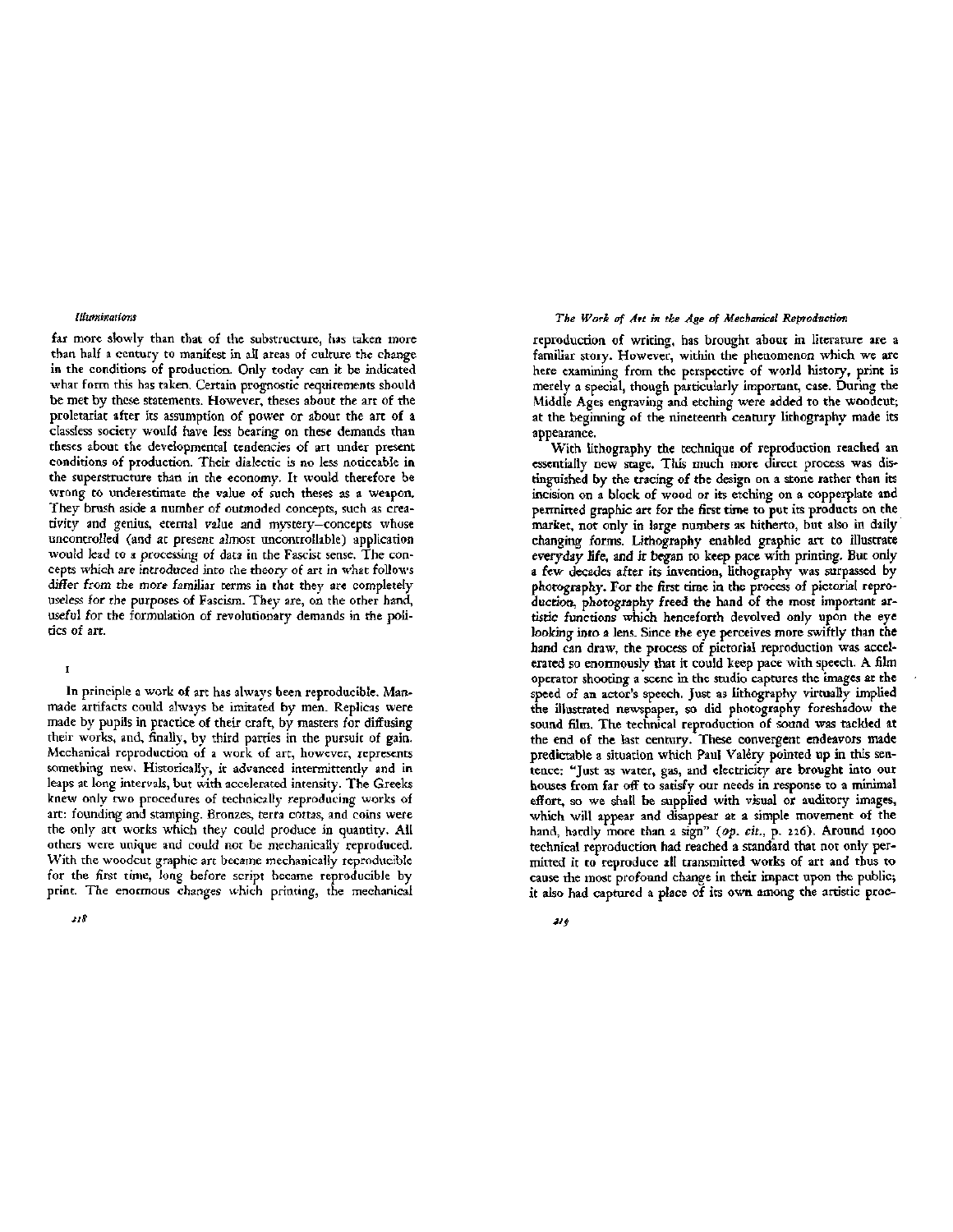esses. For the study of this standard nothing is more revealing than the nature of the repercussions that these two different manifestations—the reproduction of works of art and the art of the film—have had on art in its traditional form.

# $\mathbf{H}$

Even the most perfect reproduction of a work of art is lacking in one element: its presence in time and space, its unique existence at the place where it happens to be. This unique existence of the work of art determined the history to which it was subject throughout the time of its existence. This includes the changes which it may have suffered in physical condition over the years as well as the various changes in its ownership.<sup>1</sup> The traces of the first can be revealed only by chemical or physical analyses which it is impossible to perform on a reproduction; changes of ownership are subject to a tradition which must be traced from the situation of the original.

The presence of the original is the prerequisite to the concept of authenticity. Chemical analyses of the patina of a bronze can help to establish this, as does the proof that a given manuscript of the Middle Ages stems from an archive of the fifteenth century. The whole sphere of authenticity is outside technical and, of course, not only technical—reproducibility.<sup>2</sup> Confronted with its manual reproduction, which was usually branded as a forgery, the original preserved all its authority; not so *vis a vis* technical reproduction. The reason is twofold. First, process reproduction is more independent of the original than manual reproduction. For example, in photography, process reproduction can bring out those aspects of the original that are unattainable to the naked eye yet accessible to the lens, which is adjustable and chooses its angle at will. And photographic reproduction, with the aid of certain processes, such as enlargement or slow motion, can capture images which escape natural vision. Secondly, technical reproduction can put the copy of the original into situations which would be out of reach for the original itself. Above all, it enables the original to meet the beholder halfway,

## *The Work of Art m the Age of Mechanical Reproduction*

be it in the form of a photograph or a phonograph record. The cathedral leaves its locale to be received in the studio of a lover of art; the choral production, performed in an auditorium or in the open air, resounds in the drawing room.

The situations into which the product of mechanical reproduction can be brought may not touch the actual work of art, yet the quality of its presence is always depreciated. This holds not only for the art work but also, for instance, for a landscape which passes in review before the spectator in a movie. In the case of the art object, a most sensitive nucleus—namely, its authenticity—is interfered with whereas no natural object is vulnerable on that score. The authenticity of a thing is the essence of all that is transmissible from its beginning, ranging from its substantive duration to its testimony to the history which it has experienced. Since the historical testimony rests on the authenticity, the former, too, is jeopardized by reproduction when substantive duration ceases to matter. And what is really jeopardized when the historical testimony is affected is the authority of the object.<sup>3</sup>

One might subsume the eliminated element in the term "aura" and go on to say: that which withers in the age of mechanical reproduction is the aura of the work of art. This is a symptomatic process whose significance points beyond the realm of art. One might generalize by saying: the technique of reproduction detaches the reproduced object from the domain of tradition. By making many reproductions it substitutes a plurality of copies for a unique existence. And in permitting the reproduction to meet the beholder or listener in his own particular situation, it reactivates the object reproduced. These two processes lead to a tremendous shattering of tradition which is the obverse of the contemporary crisis and renewal of mankind. Both processes are intimately connected with the contemporary mass movements. Their most powerful agent is the film. Its social significance, particularly in its most positive form, is inconceivable without its destructive, cathartic aspect, that is, the liquidation of the traditional value of the cultural heritage. This phenomenon is most palpable in the great historical films. It extends to ever new positions. In 1927 Abel Gance exclaimed enthusiastically: "Shake-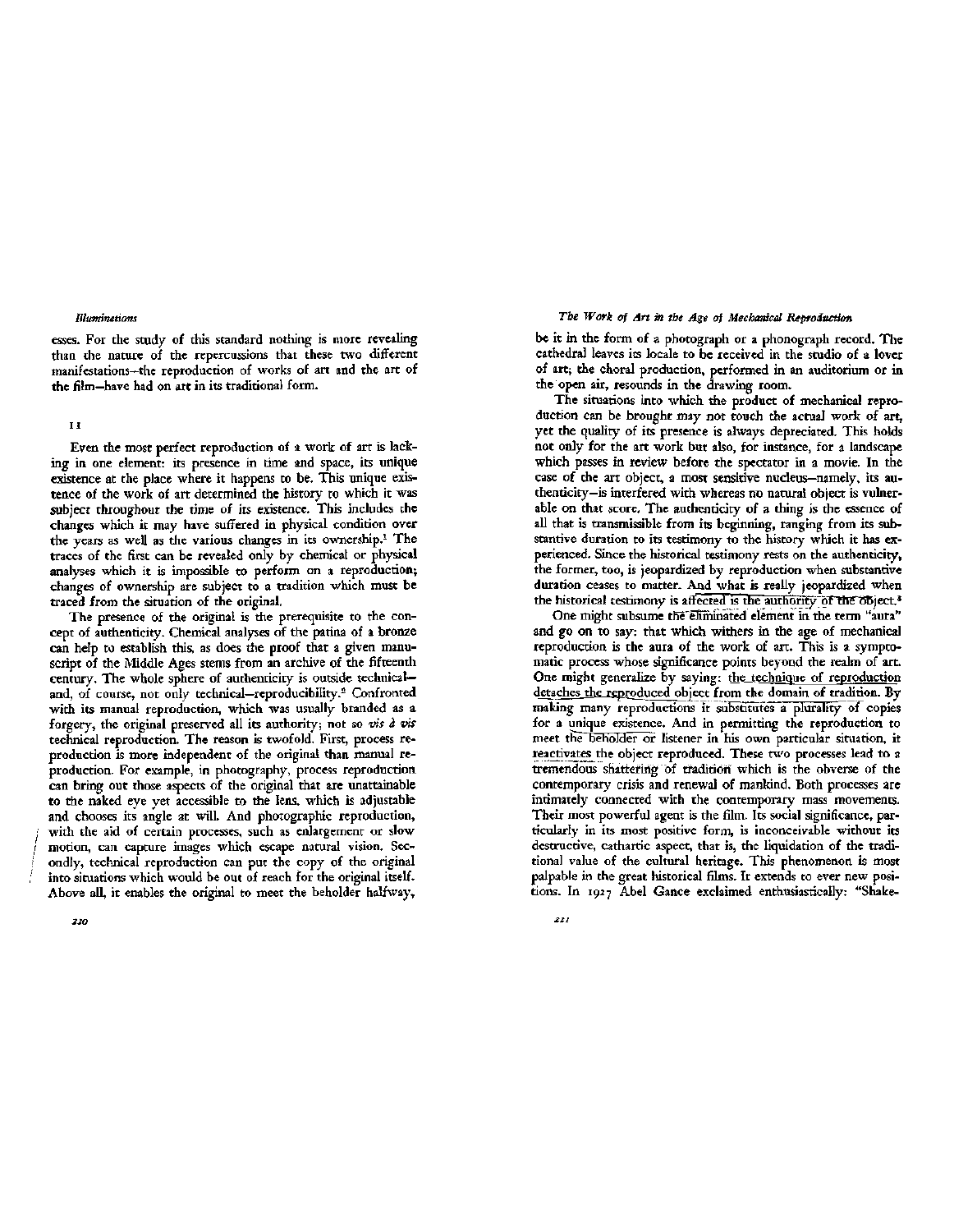speare, Rembrandt, Beethoven will make films .. . all legends, all mythologies and all myths, all founders of religion, and the very religions . . . await their exposed resurrection, and the heroes crowd each other at the gate." \* Presumably without intending it, he issued an invitation to a far-reaching liquidation.

# **m**

During long periods of history, the mode of human sense perception changes with humanity's entire mode of existence. The manner in which human sense perception is organized, the medium in which it is accomplished, is determined not only by nature but by historical circumstances as well. The fifth century, with its great shifts of population, saw the birth of the late Roman art industry and the Vienna Genesis, and there developed not only an art different from that of antiquity but also a new kind of perception. The scholars of the Viennese school, Riegl and Wickhoff, who resisted the weight of classical tradition under which these later art forms had been buried, were the first to draw conclusions from them concerning the organization of perception at the time. However far-reaching their insight, these scholars limited themselves to showing the significant, formal hallmark which characterized perception in late Roman times. They did not attempt—and, perhaps, saw no way—to show the social transformations expressed by these changes of perception. The conditions for an analogous insight are more favorable in the present. And if changes in the medium of contemporary perception can be comprehended as decay of the aura, it is possible to show its social causes.

The concept of aura which was proposed above with reference to historical objects may usefully be illustrated with reference to the aura of natural ones. We define the aura of the latter as the unique phenomenon of a distance, however close it may be. If, while resting on a summer afternoon, you follow with

\* Abel Gance, "Le Temps de l'image est verm," *L'Art cine7natograph-ique,* Vol. 2, pp. 94 f, Paris, 1927.

# *The Work of Art in the Age of Mechanical Reproduction*

your eyes a mountain range on the horizon or a branch which casts its shadow over you, you experience the aura of those mountains, of that branch. This image makes it easy to comprehend the social bases of the contemporary decay of the aura. It rests on two circumstances, both of which are related to the increasing significance of the masses in contemporary life. Namely, the desire of contemporary masses to bring things "closer" spatially and humanly, which is just as ardent as their bent toward overcoming the uniqueness of every reality by accepting its reproduction.<sup>4</sup> Every day the urge grows stronger to get hold of an object at very close range by way of its likeness, its reproduction. Unmistakably, reproduction as offered by picture magazines and newsreels differs from the image seen by the unarmed eye. Uniqueness and permanence are as closely linked in the latter as are transitoriness and reproducibility in the former. To pry an object from its shell, to destroy its aura, is the mark of a perception whose "sense of the universal equality of things" has increased to such a degree that it extracts it even from a unique object by means of reproduction. Thus is manifested in the field of perception what in the theoretical sphere is noticeable in the increasing importance of statistics. The adjustment of reality to the masses and of the masses to reality is a process of unlimited scope, as much for thinking as for perception.

# T V

*223*

The uniqueness of a work of art is inseparable from its being imbedded in the fabric of tradition. This tradition itself is thoroughly alive and extremely changeable. An ancient statue of Venus, for example, stood in a different traditional context with the Greeks, who made it an object of veneration, than with the clerics of the Middle Ages, who viewed it as an ominous idol. Both of them, however, were equally confronted with its uniqueness, that is, its aura. Originally the contextual integration of art in tradition found its expression in the cult. We know that the earliest art works originated in the service of a ritual—first the magical, then the religious kind. It is significant that the existence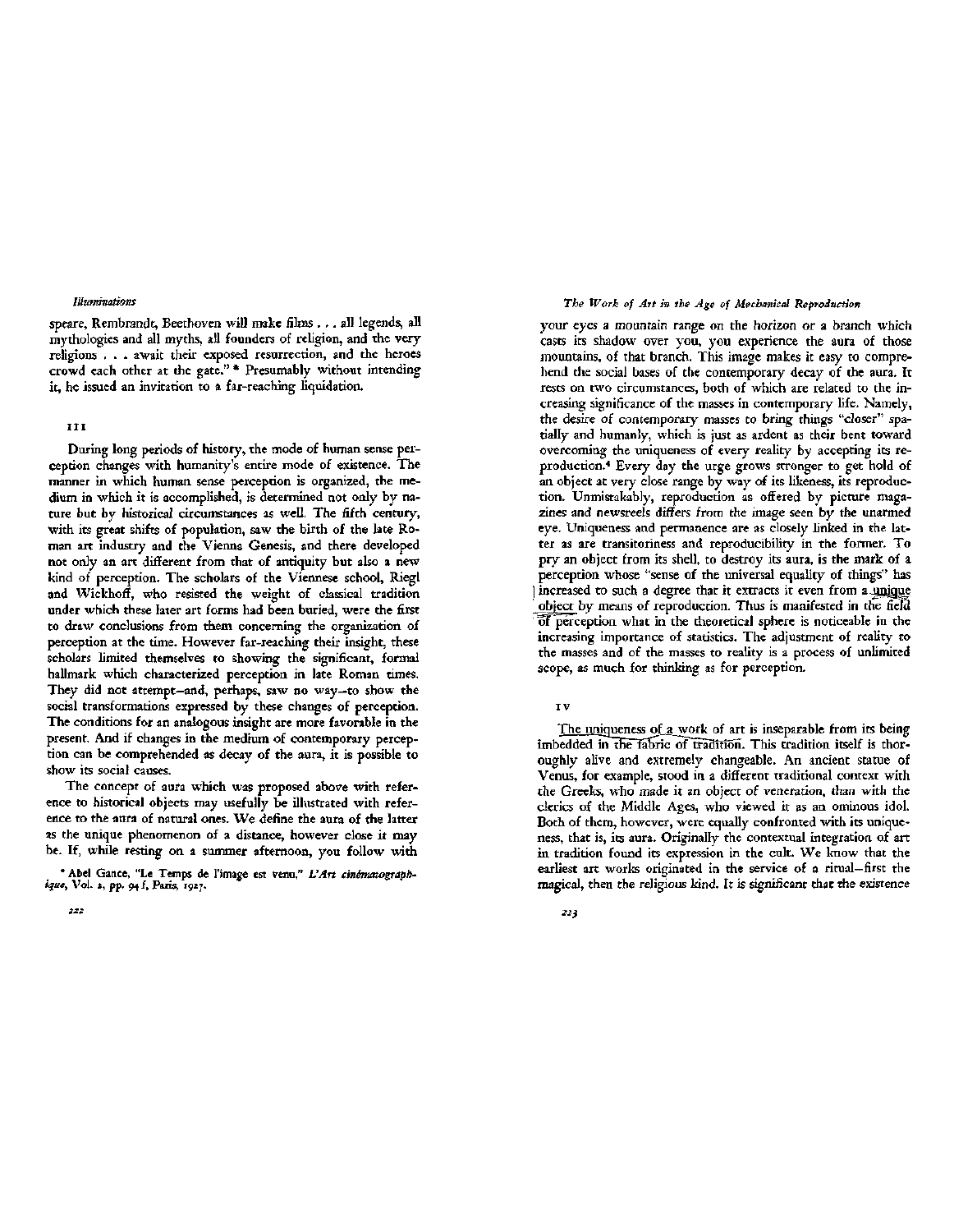of the work of art with reference to its aura is never entirely separated from its ritual function.<sup>5</sup> In other words, the unique value of the "authentic" work of art has its basis in ritual, the location of its original use value. This ritualistic basis, however remote, is still recognizable as secularized ritual even in the most profane forms of the cult of beauty.<sup>6</sup> The secular cult of beauty, developed during the Renaissance and prevailing for three centuries, clearly showed that ritualistic basis in its decline and the first deep crisis which befell it. With the advent of the first truly revolutionary means of reproduction, photography, simultaneously with the rise of socialism, art sensed the approaching crisis which has become evident a century later. At the time, art reacted with the doctrine of *Part pour Part,* that is, with a theology of art. This gave rise to what might be called a negative theology in the form of the idea of "pure" art, which not only denied any social function of art but also any categorizing by subject matter. (In poetry, Mallarme was the first to take this position.)

An analysis of art in the age of mechanical reproduction must do justice to these relationships, for they lead us to an all-important insight: for the first time in world history, mechanical reproduction emancipates the work of art from its parasitical dependence on ritual. To an ever greater degree the work of art reproduced becomes the work of art designed for reproducibility.<sup>7</sup> From a photographic negative, for example, one can make any number of prints; to ask for the "authentic" print makes no sense. But the instant the criterion of authenticity ceases to be applicable to artistic production, the total function of art is reversed. Instead of being based on ritual, it begins to be based on another practice—politics.

Works of art are received and valued on different planes. Two polar types stand out: with one, the accent is on the cult value; with the other, on the exhibition value of the work.<sup>8</sup> Artistic production begins with ceremonial objects destined to serve in a cult. One may assume that what mattered was their

# *The Work of Art in the Age of Mechanical Reproduction*

existence, not their being on view. The elk portrayed by the man of the Stone Age on the walls of his cave was an instrument of magic. He did expose it to his fellow men, but in the main it was meant for the spirits. Today the cult value would seem to demand that the work of art remain hidden. Certain statues of gods are accessible only to the priest in the cella; certain Madonnas remain covered nearly all year round; certain sculptures on medieval cathedrals are invisible to the spectator on ground level. With the emancipation of the various art practices from ritual go increasing opportunities for the exhibition of their products. It is easier to exhibit a portrait bust that can be sent here and there than to exhibit the statue of a divinity that has its fixed place in the interior of a temple. The same holds for the painting as against the mosaic or fresco that preceded it. And even though the public presentability of a mass originally may have been just as great as that of a symphony, the latter originated at the moment when its public presentability promised to surpass that of the mass.

With the different methods of technical reproduction of a work of art, its fitness for exhibition increased to such an extent that the quantitative shift between its two poles turned into a qualitative transformation of its nature. This is comparable to the situation of the work of art in prehistoric times when, by the absolute emphasis on its cult value, it was, first and foremost, an instrument of magic. Only later did it come to be recognized as a work of art. In the same way today, by the absolute emphasis on its exhibition value the work of art becomes a creation with entirely new functions, among which the one we are conscious of, the artistic function, later may be recognized as incidental.<sup>9</sup> This much is certain: today photography and the film are the most serviceable exemplifications of this new function.

VI.

*22s*

In photography, exhibition value begins to displace cult value all along the line. But cult value does not give way without resistance. It retires into an ultimate retrenchment: the human

v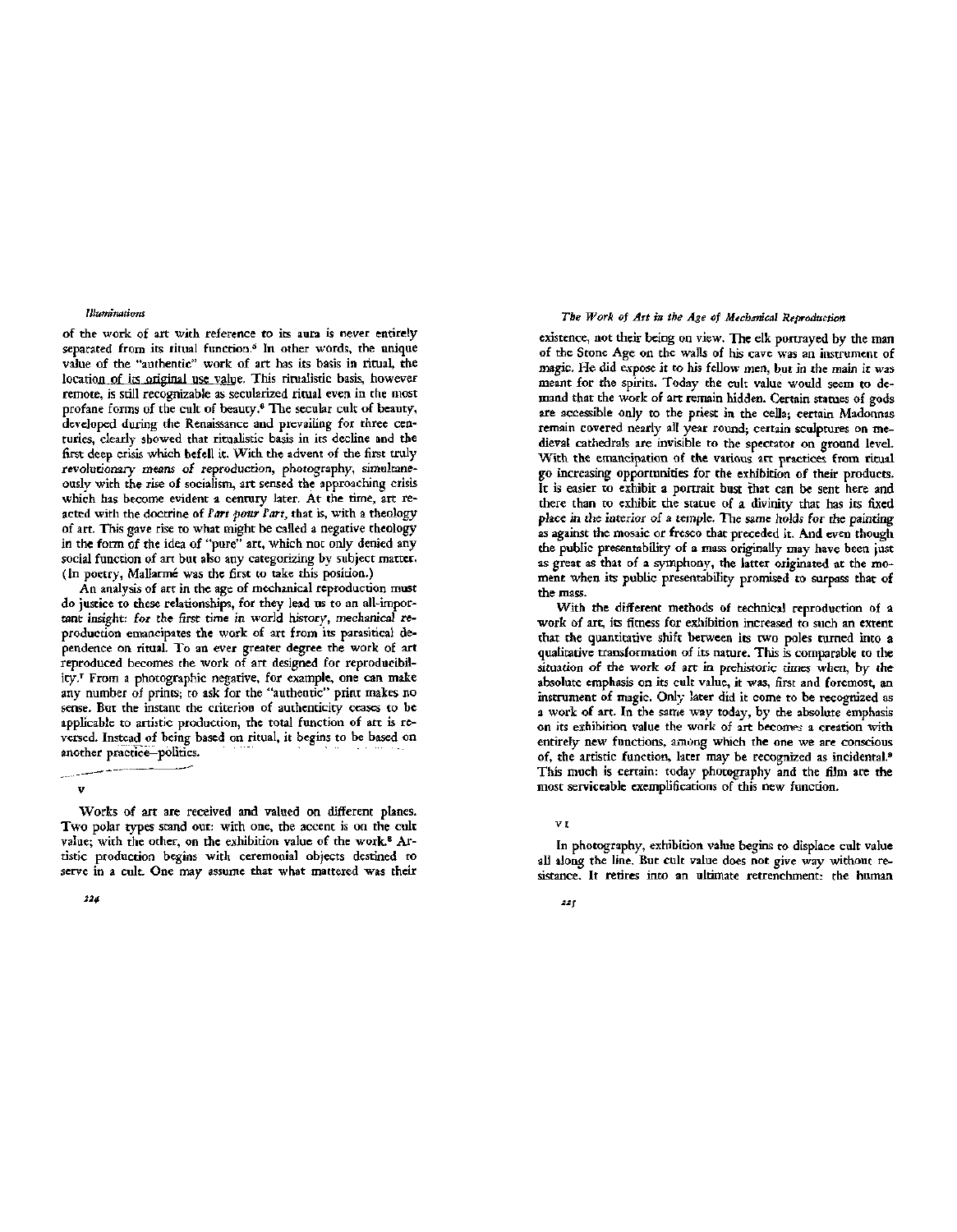countenance. It is no accident that the portrait was the focal point of early photography. The cult of remembrance of loved ones, absent or dead, offers a last refuge for the cult value of the picture. For the last time the aura emanates from the early photographs in the fleeting expression of a human face. This is what constitutes their melancholy, incomparable beauty. But as man withdraws from the photographic image, the exhibition value for the first time shows its superiority to the ritual value. To have pinpointed this new stage constitutes the incomparable significance of Atget, who, around 1900, took photographs of deserted Paris streets. It has quite justly been said of him that he photographed them like scenes of crime. The scene of a crime, too, is deserted; it is photographed for the purpose of establishing evidence. With Atget, photographs become standard evidence for historical occurrences, and acquire a hidden political significance. They demand a specific kind of approach; free-floating contemplation is not appropriate to them. They stir the viewer; he feels challenged by them in a new way. At the same time picture magazines begin to put up signposts for him, right ones or wrong ones, no matter. For the first time, captions have become obligatory. And it is clear that they have an altogether different character than the title of a painting. The directives which the captions give to those looking at pictures in illustrated magazines soon become even more explicit and more imperative in the film where the meaning of each single picture appears to be prescribed by the sequence of all preceding ones.

# VII.

The nineteenth-century dispute as to the artistic value of painting versus photography today seems devious and confused. This does not diminish its importance, however; if anything, it underlines it. The dispute was in fact the symptom of a historical transformation the universal impact of which was not realized by either of the rivals. When the age of mechanical reproduction separated art from its basis in cult, the semblance of its autonomy disappeared forever. The resulting change in the func-

## *The Work of Art in the Age of Mechanical Reproduction*

tion of art transcended the perspective of the century; for a long time it even escaped that of the twentieth century, which experienced the development of the film.

Earlier much futile thought had been devoted to the question of whether photography is an art. The primary question whether the very invention of photography had not transformed the entire nature of art—was not raised. Soon the film theoreticians asked the same ill-considered question with regard to the film. But the difficulties which photography caused traditional aesthetics were mere child's play as compared to those raised by the film. Whence the insensitive and forced character of early theories of the film. Abel Gance, for instance, compares the film with hieroglyphs: "Here, by a remarkable regression, we have come back to the level of expression of the Egyptians. . . . Pictorial language has not yet matured because our eyes have not yet adjusted to it. There is as yet insufficient respect for, insufficient cult of, what it expresses." • Or, in the words of Severin-Mars: "What art has been granted a dream more poetical and more real at the same time! Approached in this fashion the film might represent an incomparable means of expression. Only the most high-minded persons, in the most perfect and mysterious moments of their lives, should be allowed to enter its ambience."  $\dagger$ Alexandre Arnoux concludes his fantasy about the silent film with the question: "Do not all the bold descriptions we have given amount to the definition of prayer?" *t* It is instructive to note how their desire to class the film among the "arts" forces these theoreticians to read ritual elements into it—with a striking lack of discretion. Yet when these speculations were published, films like *UOpinion publique* and *The Gold Rush* had already appeared. This, however, did not keep Abel Gance from adducing hieroglyphs for purposes of comparison, nor Severin-Mars from speaking of the film as one might speak of paintings by Fra Angelico. Characteristically, even today ultrareactionary authors give the film a similar contextual significance—if not an

• Abel Gance, *op. cit.,* pp. 100-1. t Severin-Mars, quoted by Abel Gance, *op. cit.,* p. 100. *t* Alexandre Arnoux, *Cinema pris,* 1929, p. 28.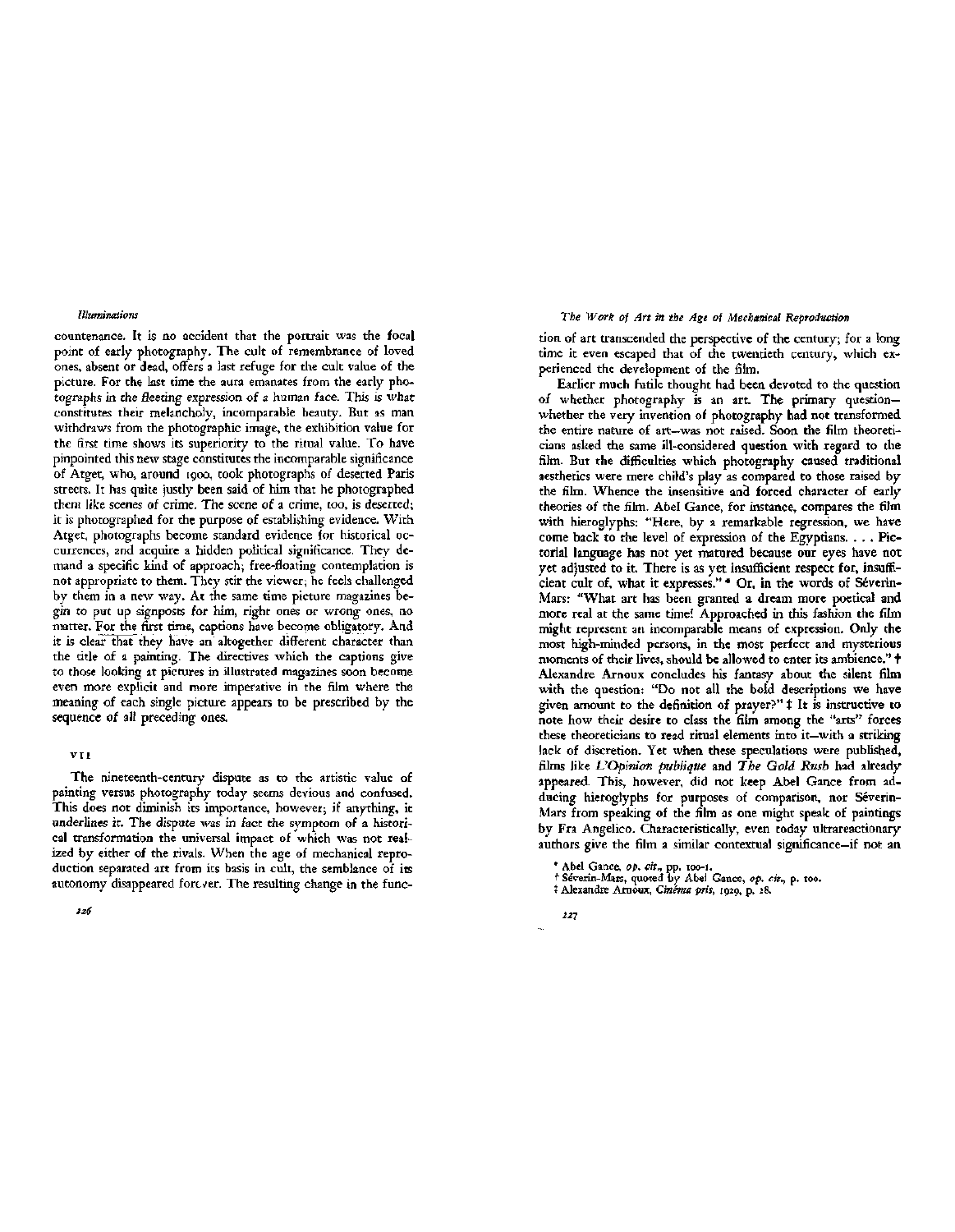outright sacred one, then at least a supernatural one. Commenting on Max Reinhardt's film version of *A Midsummer Night's Dream,* Werfel states that undoubtedly it was the sterile copying of the exterior world with its streets, interiors, railroad stations, restaurants, motorcars, and beaches which until now had obstructed the elevation of the film to the realm of art. "The film has not yet realized its true meaning, its real possibilities . . . these consist in its unique faculty to express by natural means and with incomparable persuasiveness all that is fairylike, marvelous, supernatural." \*

## VIII

The artistic performance of a stage actor is definitely presented to the public by the actor in person; that of the screen actor, however, is presented by a camera, with a twofold consequence. The camera that presents the performance of the film actor to the public need not respect the performance as an integral whole. Guided by the cameraman, the camera continually changes its position with respect to the performance. The sequence of positional views which the editor composes from the material supplied him constitutes the completed film. It comprises certain factors of movement which are in reality those of the camera, not to mention special camera angles, close-ups, etc. Hence, the performance of the actor is subjected to a series of optical tests. This is the first consequence of the fact that the actor's performance is presented by means of a camera. Also, the film actor lacks the opportunity of the stage actor to adjust to the audience during his performance, since he does not present his performance to the audience in person. This permits the audience to take the position of a critic, without experiencing any personal contact with the actor. The audience's identification with the actor is really an identification with the camera. Consequently the audience takes the position of the camera; its ap-

\* Franz Werfel, "Ein Sommernachtstraum, Ein Film von Shakespeare und Reinhardt," *Neues Wiener Journal,* cited in *Lu* 15, November, 1935.

# *The Work of Art in the Age of Mechanical Reproduction*

proach is that of testing.<sup>10</sup> This is not the approach to which cult values may be exposed.

#### **IX**

*229*

For the film, what matters primarily is that the actor represents himself to the public before the camera, rather than representing someone else. One of the first to sense the actor's metamorphosis by this form of testing was Pirandello. Though his remarks on the subject in his novel *Si Gira* were limited to the negative aspects of the question and to the silent film only, this hardly impairs their validity. For in this respect, the sound film did not change anything essential. What matters is that the part is acted not for an audience but for a mechanical contrivance in the case of the sound film, for two of them. "The film actor," wrote Pirandello, "feels as if in exile—exiled not only from the stage but also from himself. With a vague sense of discomfort he feels inexplicable emptiness: his body loses its corporeality, it evaporates, it is deprived of reality, life, voice, and the noises caused by his moving about, in order to be changed into a mute image, flickering an instant on the screen, then vanishing into silence. . . . The projector will play with his shadow before the public, and he himself must be content to play before the camera." \* This situation might also be characterized as follows: for the first time-and this is the effect of the film-man has to operate with his whole living person, yet forgoing its aura. For aura is tied to his presence; there can be no replica of it. The aura which, on the stage, emanates from Macbeth, cannot be separated for the spectators from that of the actor. However, the singularity of the shot in the studio is that the camera is substisingularity of the shot in the studio is that the camera is subscribed. tured for the public, Consequently, the aura mat envelops

It is not surprising that it should be a dramatist such as Pirandello who, in characterizing the film, inadvertently touches on the very crisis in which we see the theater. Any thorough study

da \* Luigi Pirandello, *Si Gira,* quoted by Leon Pierre-Quint, "Signification cinema," *L'Art cmematographique, op. cit.,* pp. 14-15.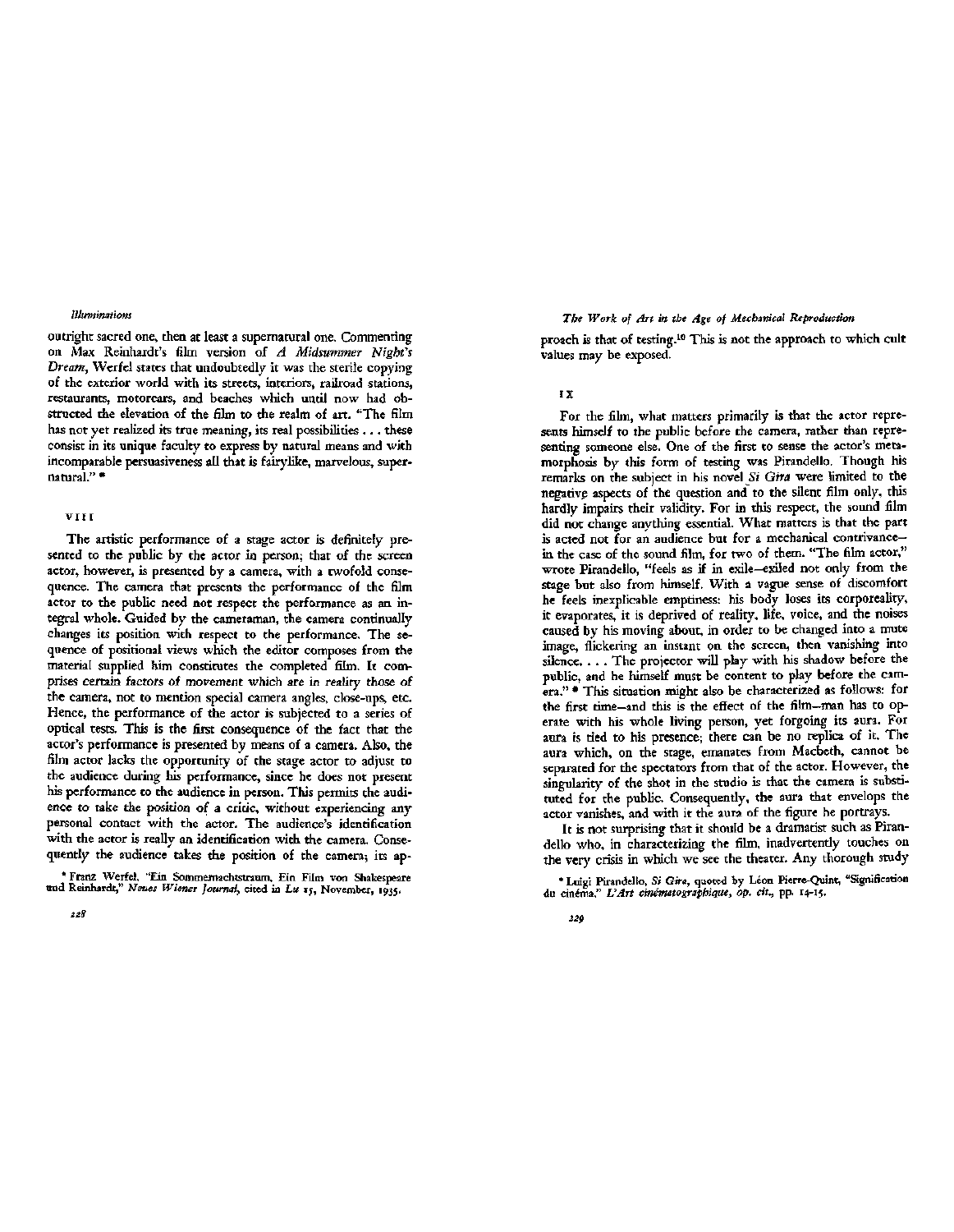proves that there is indeed no greater contrast than that of the stage play to a work of art that is completely subject to or, like the film, founded in, mechanical reproduction. Experts have long recognized that in the film "the greatest effects are almost always obtained by 'acting' as little as possible. . . ." In 1932 Rudolf Arnheim saw "the latest trend .. . in treating the actor as a stage prop chosen for its characteristics and . . . inserted at the proper place." <sup>11</sup> With this idea something else is closely connected. The stage actor identifies himself with the character of his role. The film actor very often is denied this opportunity. His creation is by no means all of a piece; it is composed of many separate performances. Besides certain fortuitous considerations, such as cost of studio, availability of fellow players, décor, etc., there are elementary necessities of equipment that split the actor's work into a series of mountable episodes. In particular, lighting and its installation require the presentation of an event that, on the screen, unfolds as a rapid and unified scene, in a sequence of separate shootings which may take hours at the studio; not to mention more obvious montage. Thus a jump from the window can be shot in the studio as a jump from a scaffold, and the ensuing flight, if need be, can be shot weeks later when outdoor scenes are taken. Far more paradoxical cases can easily be construed. Let us assume that an actor is supposed to be startled by a knock at the door. If his reaction is not satisfactory, the director can resort to an expedient: when the actor happens to be at the studio again he has a shot fired behind him without his ar the studio again he has a shot their being thin without his<br>below foreward of it. The frightened reception can be showned being forewarded of all the angulened reaction can be shot how and be cut into the screen version. Nothing more strikingly shows that art has left the realm of the "beautiful semblance" which, so far, had been taken to be the only sphere where art could thrive.

# $\mathbf x$

The feeling of strangeness that overcomes the actor before the camera, as Pirandello describes it, is basically of the same kind as the estrangement felt before one's own image in the mirror.

# *The Work of Art in the Age of Mechanical Reproduction*

But now the reflected image has become separable, transportable. And where is it transported? Before the public.<sup>12</sup> Never for a moment does the screen actor cease to be conscious of this fact. While facing the camera he knows that ultimately he will face the public, the consumers who constitute the market. This market, where he offers not only his labor but also his whole self, his heart and soul, is beyond his reach. During the shooting he has as little contact with it as any article made in a factory. This may contribute to that oppression, that new anxiety which, according to Pirandello, grips the actor before the camera. The film responds to the shriveling of the aura with an artificial build-up of the "personality" outside the studio. The cult of the movie star, fostered by the money of the film industry, preserves not the unique aura of the person but the "spell of the personality," the phony spell of a commodity. So long as the movie-makers' capital sets the fashion, as a rule no other revolutionary merit can be accredited to today's film than the promotion of a revolutionary criticism of traditional concepts of art. We do not deny that in some cases today's films can also promote revolutionary criticism of social conditions, even of the distribution of property. However, our present study is no more specifically concerned with this than is the film production of Western Europe.

It is inherent in the technique of the film as well as that of sports that everybody who witnesses its accomplishments is somewhat of an expert. This is obvious to anyone listening to a group of newspaper boys leaning on their bicycles and discussing the outcome of a bicycle race. It is not for nothing that newspaper publishers arrange races for their delivery boys. These arouse great interest among the participants, for the victor has an opportunity to rise from delivery boy to professional racer. Similarly, the newsreel offers everyone the opportunity to rise from passer-by to movie extra. In this way any man might even find himself part of a work of art, as witness Vertoff's *Three Songs About Lenin* or Ivens' *Borinage.* Any man today can lay claim to being filmed. This claim can best be elucidated by a comparative look at the historical situation of contemporary literature.

For centuries a small number of writers were confronted by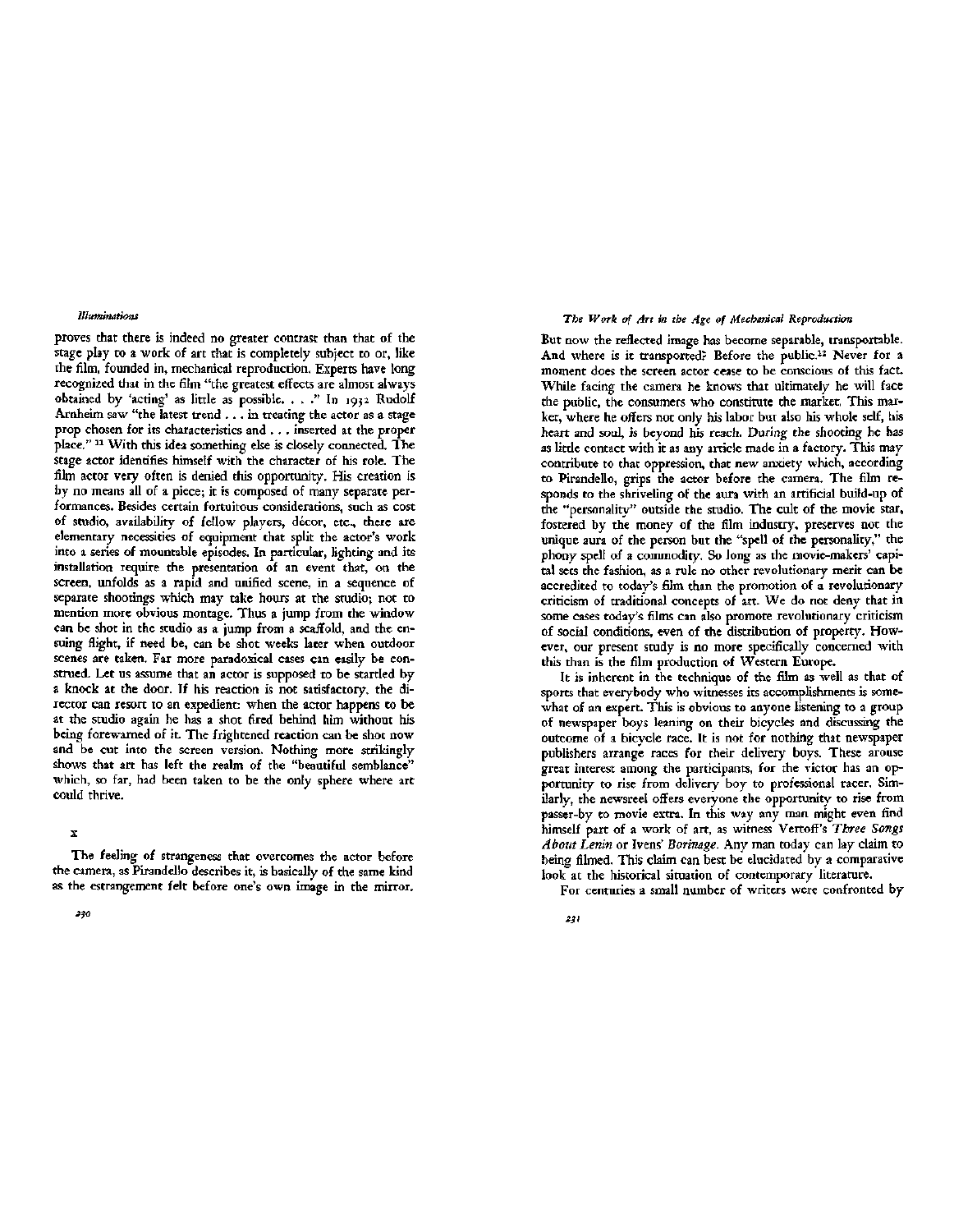many thousands of readers. This changed toward the end of the last century. With the increasing extension of the press, which kept placing new political, religious, scientific, professional, and local organs before the readers, an increasing number of readers became writers—at first, occasional ones. It began with the daily press opening to its readers space for "letters to the editor." And today there is hardly a gainfully employed European who could not, in principle, find an opportunity to publish somewhere or other comments on his work, grievances, documentary reports, or that sort of thing. Thus, the distinction between author and public is about to lose its basic character. The difference becomes merely functional; it may vary from case to case. At any moment the reader is ready to turn into a writer. As expert, which he had to become willy-nilly in an extremely specialized work process, even if only in some minor respect, the reader gains access to authorship. In the Soviet Union work itself is given a voice. To present it verbally is part of a man's ability to perform the work. Literary license is now founded on polytechnic rather than specialized training and thus becomes common property.<sup>13</sup>

All this can easily be applied to the film, where transitions that in literature took centuries have come about in a decade. In cinematic practice, particularly in Russia, this change-over has partially become established reality. Some of the players whom we meet in Russian films are not actors in our sense but people who portray *themselves—*and primarily in their own work process. In Western Europe the capitalistic exploitation of the film denies consideration to modern man's legitimate claim to being reproduced. Under these circumstances the film industry is trying hard to spur the interest of the masses through illusion-promoting spectacles and dubious speculations.

# $\boldsymbol{x}$   $\boldsymbol{i}$

The shooting of a film, especially of a sound film, affords a spectacle unimaginable anywhere at any time before this. It presents a process in which it is impossible to assign to a spectator a viewpoint which would exclude from the actual scene such

# *The Work of Art in the Age of Mechanical Reproduction*

extraneous accessories as camera equipment, lighting machinery, staff assistants, etc.—unless his eye were on a line parallel with the lens. This circumstance, more than any other, renders superficial and insignificant any possible similarity between a scene in the studio and one on the stage. In the theater one is well aware of the place from which the play cannot immediately be detected as illusionary. There is no such place for the movie scene that is being shot. Its illusionary nature is that of the second degree, the result of cutting. That is to say, in the studio the mechanical equipment has penetrated so deeply into reality that its pure aspect freed from the foreign substance of equipment is the result of a special procedure, namely, the shooting by the specially adjusted camera and the mounting of the shot together with other similar ones. The equipment-free aspect of reality here has become the height of artifice; the sight of immediate reality has become an orchid in the land of technology.

Even more revealing is the comparison of these circumstances, which differ so much from those of the theater, with the situation in painting. Here the question is: How does the cameraman compare with the painter? To answer this we take recourse to an analogy with a surgical operation. The surgeon represents the polar opposite of the magician. The magician heals a sick person by the laying on of hands; the surgeon cuts into the patient's body. The magician maintains the natural distance between the patient and himself; though he reduces it very slightly by the laying on of hands, he greatly increases it by virtue of his authority. The surgeon does exactly the reverse; he greatly diminishes the distance between himself and the patient by penetrating into the patient's body, and increases it but little by the caution with which his hand moves among the organs. In short, in contrast to the magician—who is still hidden in the medical practitioner—the surgeon at the decisive moment abstains from facing the patient man to man; rather, it is through the operation that he penetrates into him.

Magician and surgeon compare to painter and cameraman. The painter maintains in his work a natural distance from reality, the cameraman penetrates deeply into its web.<sup>14</sup> There is a tre-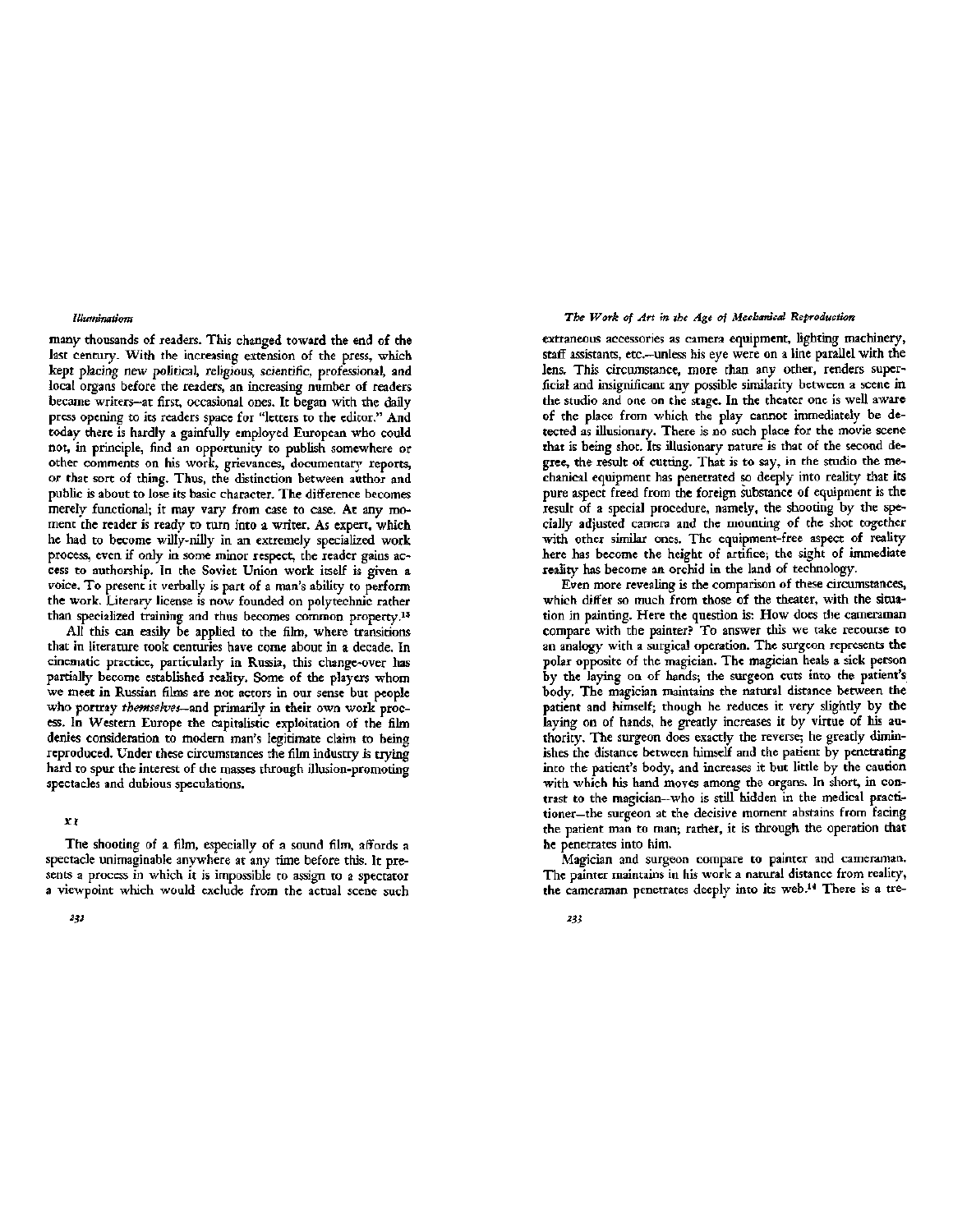mendous difference between the pictures they obtain. That of the painter is a total one, that of the cameraman consists of multiple fragments which are assembled under a new law. Thus, for contemporary man the representation of reality by the film is incomparably more significant than that of the painter, since it offers, precisely because of the thoroughgoing permeation of reality with mechanical equipment, an aspect of reality which is free of all equipment. And that is what one is entitled to ask from a work of art.

# $X11$

Mechanical reproduction of art changes the reaction of the masses toward art. The reactionary attitude toward a Picasso painting changes into the progressive reaction toward a Chaplin movie. The progressive reaction is characterized by the direct, intimate fusion of visual and emotional enjoyment with the orientation of the expert. Such fusion is of great social significance. The greater the decrease in the social significance of an art form, the sharper the distinction between criticism and enjoyment by the public. The conventional is uncritically enjoyed, and the truly new is criticized with aversion. With regard to the screen, the critical and the receptive attitudes of the public coincide. The decisive reason for this is that individual reactions are predetermined by the mass audience response they are about to produce, and this is nowhere more pronounced than in the film. The moment these responses become manifest they control each other. Again, the comparison with painting is fruitful. A painting has always had an excellent chance to be viewed by one person or by a few. The simultaneous contemplation of paintings by a large public, such as developed in the nineteenth century, is an early symptom of the crisis of painting, a crisis which was by no means occasioned exclusively by photography but rather in a relatively independent manner by the appeal of art works to the masses.

Painting simply is in no position to present an object for simultaneous collective experience, as it was possible for architec-

# *The Work of Art in the Age of Mechanical Reproduction*

ture at all times, for the epic poem in the past, and for the movie today. Although this circumstance in itself should not lead one to conclusions about the social role of painting, it does constitute a serious threat as soon as painting, under special conditions and, as it were, against its nature, is confronted directly by the masses. In the churches and monasteries of the Middle Ages and at the princely courts up to the end of the eighteenth century, a collective reception of paintings did not occur simultaneously, but by graduated and hierarchized mediation. The change that has come about is an expression of the particular conflict in which painting was implicated by the mechanical reproducibility of paintings. Although paintings began to be publicly exhibited in galleries and salons, there was no way for the masses to organize and control themselves in their reception.<sup>15</sup> Thus the same public which responds in a progressive manner toward a grotesque film is bound to respond in a reactionary manner to surrealism.

# xiii

235

The characteristics of the film lie not only in the manner in which man presents himself to mechanical equipment but also in the manner in which, by means of this apparatus, man can represent his environment. A glance at occupational psychology illustrates the testing capacity of the equipment. Psychoanalysis illustrates it in a different perspective. The film has enriched our field of perception with methods which can be illustrated by those of Freudian theory. Fifty years ago, a slip of the tongue passed more or less unnoticed. Only exceptionally may such a slip have revealed dimensions of depth in a conversation which had seemed to be taking its course on the surface. Since the *Psychopathology of Everyday Life* things have changed. This book isolated and made analyzable things which had heretofore floated along unnoticed in the broad stream of perception. For the entire spectrum of optical, and now also acoustical, perception the film has brought about a similar deepening of apperception. It is only an obverse of this fact that behavior items shown in a movie can be analyzed much more precisely and from more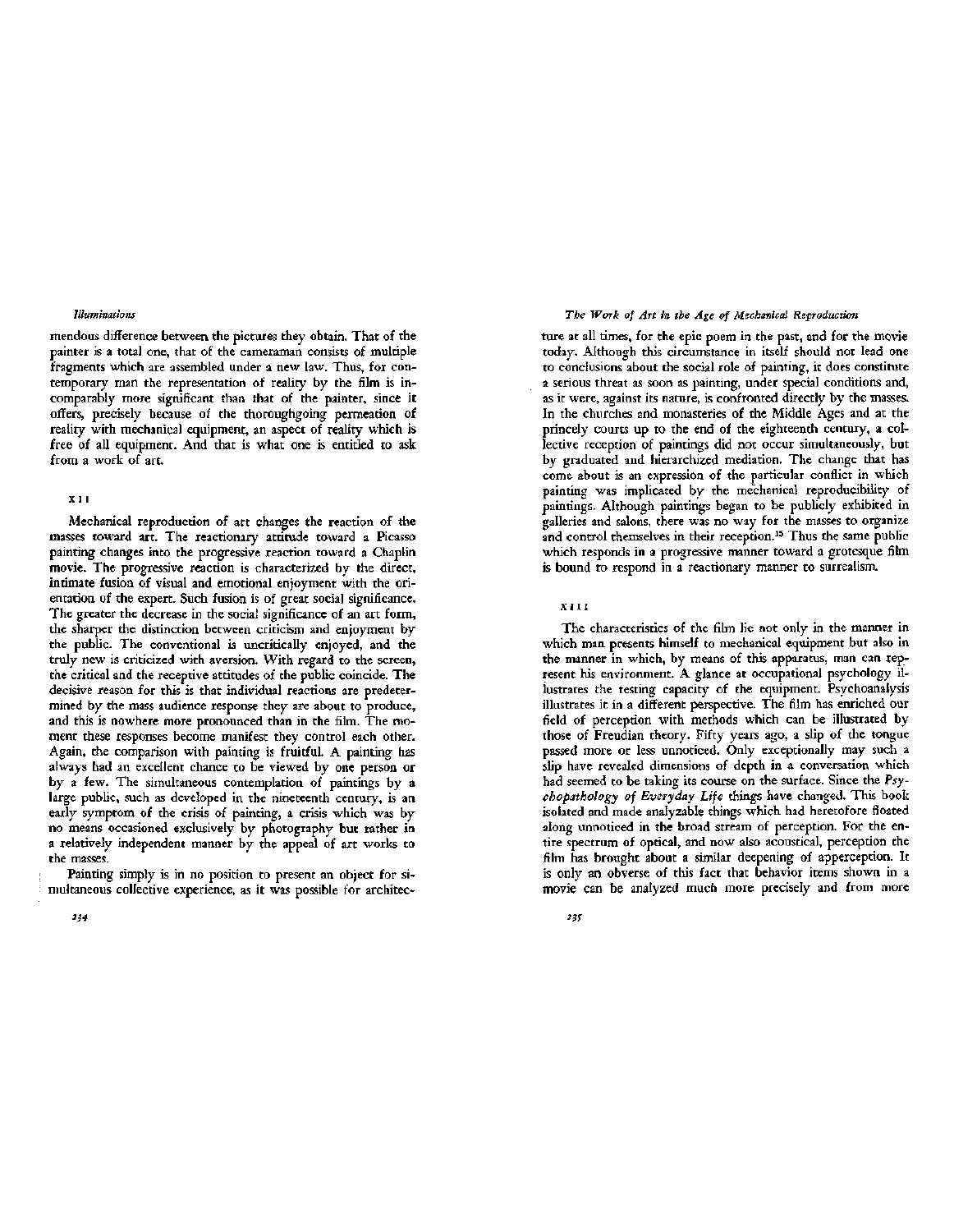points of view than those presented on paintings or on the stage. As compared with painting, filmed behavior lends itself more readily to analysis because of its incomparably more precise statements of the situation. In comparison with the stage scene, the filmed behavior item lends itself more readily to analysis because it can be isolated more easily. This circumstance derives its chief importance from its tendency to promote the mutual penetration of art and science. Actually, of a screened behavior item which is neatly brought out in a certain situation, like a muscle of a body, it is difficult to say which is more fascinating, its artistic value or its value for science. To demonstrate the identity of the artistic and scientific uses of photography which heretofore usually were separated will be one of the revolutionary functions of the film.<sup>16</sup>

By close-ups of the things around us, by focusing on hidden details of familiar objects, by exploring commonplace milieus under the ingenious guidance of the camera, the film, on the one hand, extends our comprehension of the necessities which rule our lives; on the other hand, it manages to assure us of an immense and unexpected field of action. Our taverns and our metropolitan streets, our offices and furnished rooms, our railroad stations and our factories appeared to have us locked up hopelessly. Then came the film and burst this prison-world asunder by the dynamite of the tenth of a second, so that now, in the midst of its far-flung ruins and debris, we calmly and adventurously go traveling. With the close-up, space expands; with slow motion, movement is extended. The enlargement of a snapshot does not simply render more precise what in any case was visible, though unclear: it reveals entirely new structural formations of the subject. So, too, slow motion not only presents familiar qualities of movement but reveals in them entirely unknown ones "which, far from looking like retarded rapid movements, give the effect of singularly gliding, floating, supernatural motions." \* Evidently a different nature opens itself to the camera than opens to the naked eye—if only because an unconsciously penetrated space is substituted for a space consciously explored

\* Rudolf Arnheim, *loc. ch.,* p. 138.

# *The Work of Art in the Age of Mechanical Reproduction*

by man. Even if one has a general knowledge of the way people walk, one knows nothing of a person's posture during the fractional second of a stride. The act of reaching for a lighter or a spoon is familiar routine, yet we hardly know what really goes on between hand and metal, not to mention how this fluctuates with our moods. Here the camera intervenes with the resources of its lowerings and liftings, its interruptions and isolations, its extensions and accelerations, its enlargements and reductions. The camera introduces us to unconscious optics as does psychoanalysis to unconscious impulses.

#### xIV

237

One of the foremost tasks of art has always been the creation of a demand which could be fully satisfied only later.<sup>17</sup> The history of every art form shows critical epochs in which a certain art form aspires to effects which could be fully obtained only with a changed technical standard, that is to say, in a new art form. The extravagances and crudities of art which thus appear, particularly in the so-called decadent epochs, actually arise from the nucleus of its richest historical energies. In recent years, such barbarisms were abundant in Dadaism. It is only now that its impulse becomes discernible: Dadaism attempted to create by pictorial—and literary—means the effects which the public today seeks in the film.

Every fundamentally new, pioneering creation of demands will carry beyond its goal. Dadaism did so to the extent that it sacrificed the market values which are so characteristic of the film in favor of higher ambitions—though of course it was not conscious of such intentions as here described. The Dadaists attached much less importance to the sales value of their work than to its uselessness for contemplative immersion. The studied degradation of their material was not the least of their means to achieve this uselessness. Their poems are "word salad" containing obscenities and every imaginable waste product of language. The same is true of their paintings, on which they mounted buttons and tickets. What they intended and achieved was a relentless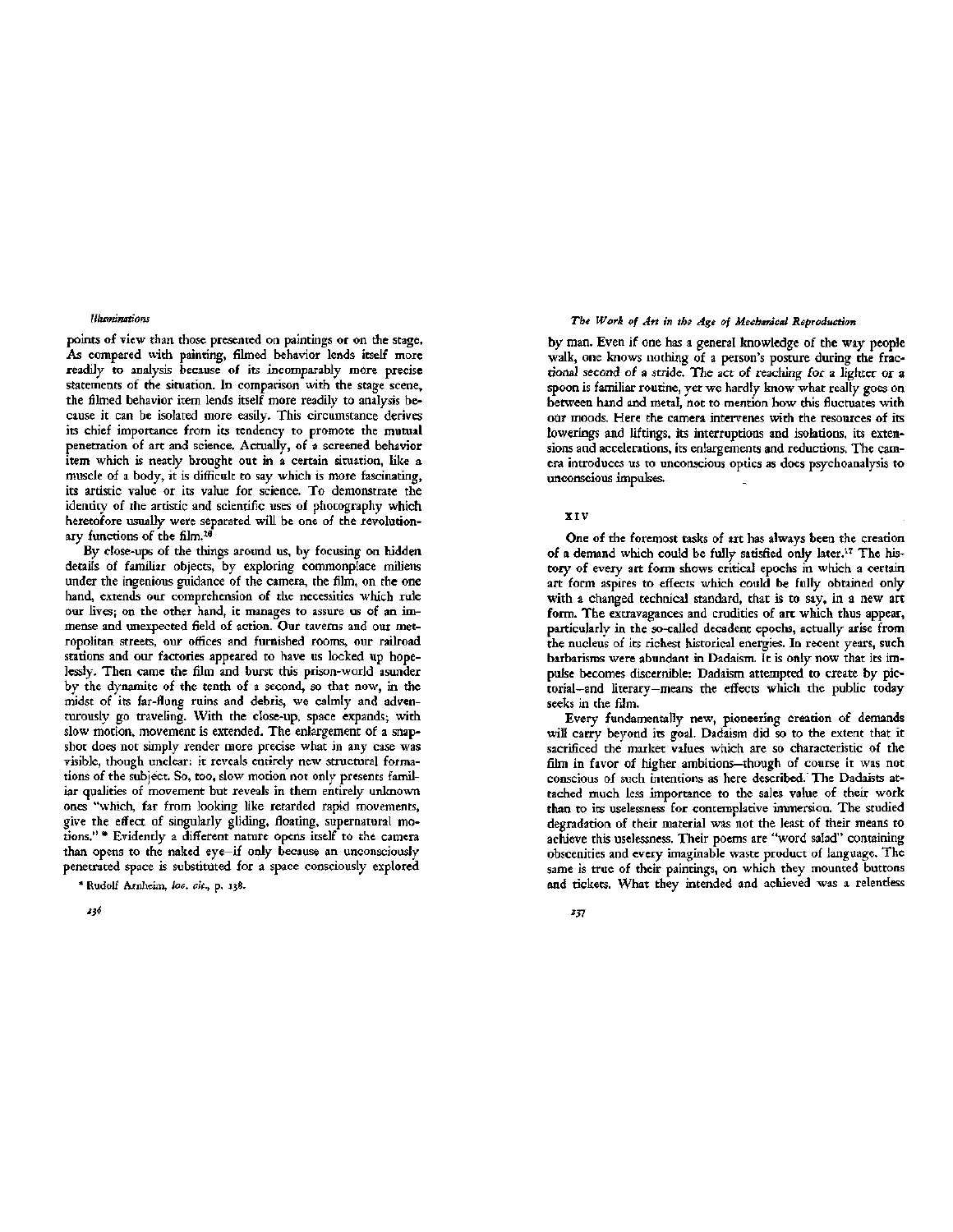destruction of the aura of their creations, which they branded as reproductions with the very means of production. Before a painting of Arp's or a poem by August Stramm it is impossible to take time for contemplation and evaluation as one would before a canvas of Derain's or a poem by Rilke. In the decline of middleclass society, contemplation became a school for asocial behavior; it was countered by distraction as a variant of social conduct.<sup>18</sup> Dadaistic activities actually assured a rather vehement distraction by making works of art the center of scandal. One requirement was foremost: to outrage the public.

From an alluring appearance or persuasive structure of sound the work of art of the Dadaists became an instrument of ballistics. It hit the spectator like a bullet, it happened to him, thus acquiring a tactile quality. It promoted a demand for the film, the distracting element of which is also primarily tactile, being based on changes of place and focus which periodically assail the spectator. Let us compare the screen on which a film unfolds with the canvas of a painting. The painting invites the spectator to contemplation; before it the spectator can abandon himself to his associations. Before the movie frame he cannot do so. No sooner has his eye grasped a scene than it is already changed. It cannot be arrested. Duhamel, who detests the film and knows nothing of its significance, though something of its structure, notes this circumstance as follows: "I can no longer think what I want to think. My thoughts have been replaced by moving images." \* The spectator's process of association in view of these images is indeed interrupted by their constant, sudden change. This constitutes the shock effect of the film, which, like all shocks, should be cushioned by heightened presence of mind.<sup>19</sup> By means of its technical structure, the film has taken the physical shock effect out of the wrappers in which Dadaism had, as it were, kept it inside the moral shock effect.<sup>20</sup>

\* Georges Duhamel, *Scenes de la vie future,* Paris, 1930, p. 52.

*The Work of Art in the Age of Mechanical Reproduction*

 $\mathbf{x}$  v

The mass is a matrix from which all traditional behavior toward works of art issues today in a new form. Quantity has been transmuted into quality. The greatly increased mass of participants has produced a change in the mode of participation. The fact that the new mode of participation first appeared in a disreputable form must not confuse the spectator. Yet some people have launched spirited attacks against precisely this superficial aspect. Among these, Duhamel has expressed himself in the most radical manner. What he objects to most is the kind of participation which the movie elicits from the masses. Duhamel calls the movie "a pastime for helots, a diversion for uneducated, wretched, worn-out creatures who are consumed by their worries . . . , a spectacle which requires no concentration and presupposes no intelligence . . . , which kindles no light in the heart and awakens no hope other than the ridiculous one of someday becoming a 'star' in Los Angeles." \* Clearly, this is at bottom the ' same ancient lament that the masses seek distraction whereas art demands concentration from the spectator. That is a common- | place. The question remains whether it provides a platform for the analysis of the film. A closer look is needed here. Distraction and concentration form polar opposites which may be stated as follows: A man who concentrates before a work of art is absorbed by it. He enters into this work of art the way legend tells of the Chinese painter when he viewed his finished painting. In contrast, the distracted mass absorbs the work of art. This is most obvious with regard to buildings. Architecture has always represented the prototype of a work of art the reception of which is consummated by a collectivity in a state of distraction. The laws of its reception are most instructive.

Buildings have been man's companions since primeval times. Many art forms have developed and perished. Tragedy begins with the Greeks, is extinguished with them, and after centuries its "rules" only are revived. The epic poem, which had its origin

\* Duhamel, *op. cit.,* p. 58.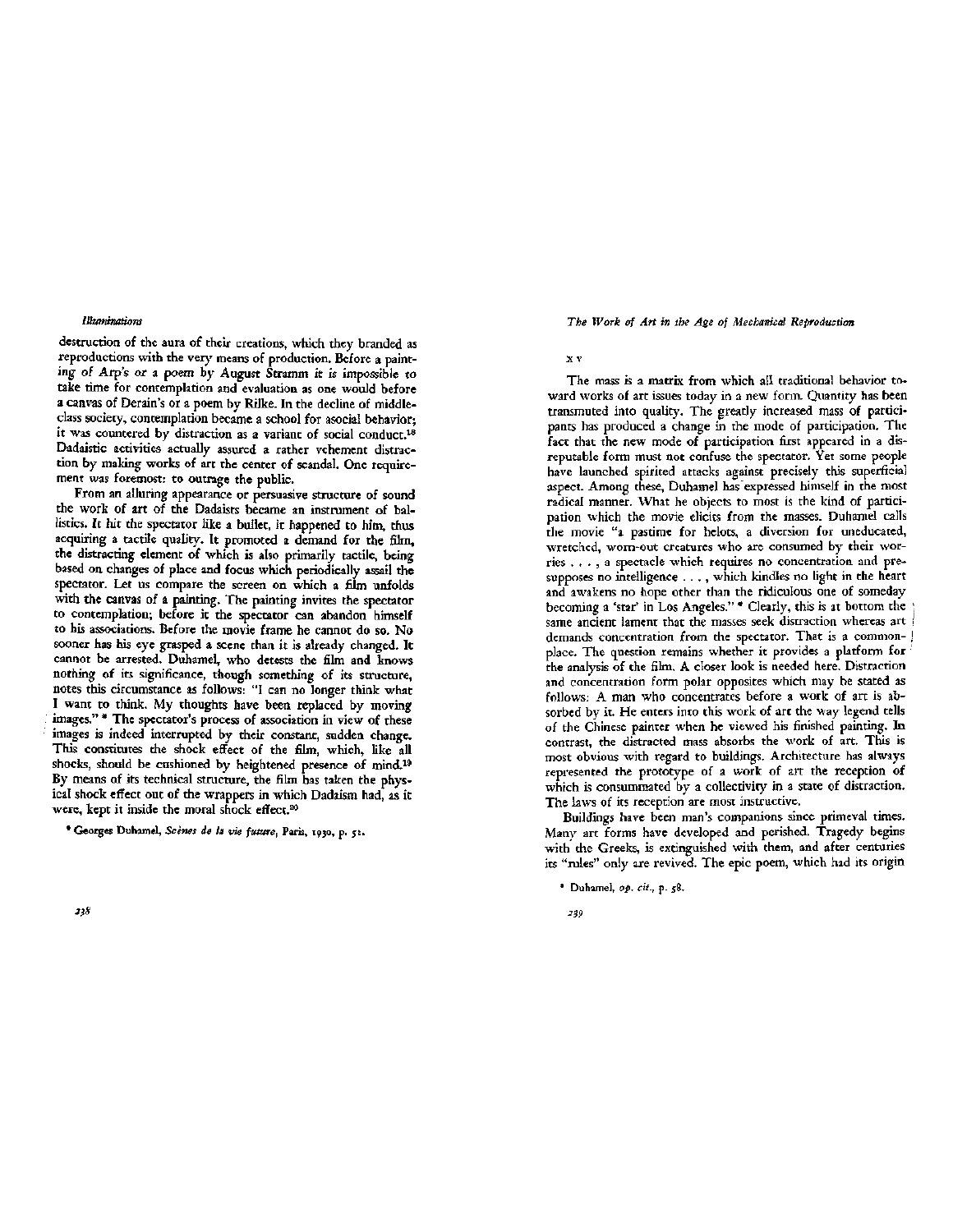#### *Ulwmmmions*

in the youth of nations, expires in Europe at the end of the Renaissance. Panel painting is a creation of the Middle Ages, and nothing guarantees its uninterrupted existence. But the human need for shelter is lasting. Architecture has never been idle. Its history is more ancient than that of any other art, and its claim to being a living force has significance in every attempt to comprehend the relationship of the masses to art. Buildings are appropriated in a twofold manner: by use and by perception—or rather, by touch and sight. Such appropriation cannot be understood in terms of the attentive concentration of a tourist before a famous building. On the tactile side there is no counterpart to contemplation on the optical side. Tactile appropriation is accomplished not so much by attention as by habit. As regards architecture, habit determines to a large extent even optical reception. The latter, too, occurs much less through rapt attention than by noticing the object in incidental fashion. This mode of appropriation, developed with reference to architecture, in certain circumstances acquires canonical value. For the tasks which face the human apparatus of perception at the turning points of history cannot be solved by optical means, that is, by contemplation, alone. They are mastered gradually by habit, under the guidance of tactile appropriation.

. The distracted person, too, can form habits. More, the ability to master certain tasks in a state of distraction proves that their solution has become a matter of habit. Distraction as provided by art presents a covert control of the extent to which new tasks have become soluble by apperception. Since, moreover, individuals are tempted to avoid such tasks, art will tackle the most difficult and most important ones where it is able to mobilize the masses. Today it does so in the film. Reception in a state of distraction, which is increasing noticeably in all fields of art and is symptomatic of profound changes in apperception, finds in the film its true means of exercise. The film with its shock effect meets this mode of reception halfway. The film makes the cult value recede into the background not only by putting the public in the position of the critic, but also by the fact that at the movies

*The Work of Art in the Age of Mechanical Reproduction*

this position requires no attention. The public is an examiner, but an absent-minded one.

## **EPILOGUE**

and the state of

*241*

The growing proletarianization of modern man and the increasing formation of masses are two aspects of the same process. Fascism attempts to organize the newly created proletarian masses without affecting the property structure which the masses strive to eliminate. Fascism sees its salvation in giving these masses not their right, but instead a chance to express themselves.<sup>21</sup> The masses have a right to change property relations; Fascism seeks to give them an expression while preserving property. The logical result of Fascism is the introduction of aesthetics into political life. The violation of the masses, whom Fascism, with its *Fiihrer* cult, forces to their knees, has its counterpart in the violation of an apparatus which is pressed into the production of ritual values.

All efforts to render politics aesthetic culminate in one thing: war. War and war only can set a goal for mass movements on the largest scale while respecting the traditional property system. This is the political formula for the situation. The technological formula may be stated as follows: Only war makes it possible to mobilize all of today's technical resources while maintaining the property system. It goes without saying that the Fascist apotheosis of war does not employ such arguments. Still, Marinetti says in his manifesto on the Ethiopian colonial war: "For twentyseven years we Futurists have rebelled against the branding of war as antiaesthetic. . . . Accordingly we state: . . . War is beautiful because it establishes man's dominion over the subjugated machinery by means of gas masks, terrifying megaphones, flame throwers, and small tanks. War is beautiful because it initiates the dreamt-of metalization of the human body. War is beautiful because it enriches a flowering meadow with the fiery orchids of machine guns. War is beautiful because it combines the gunfire, the cannonades, the cease-fire, the scents, and the stench of putrefaction into a symphony. War is beautiful because it creates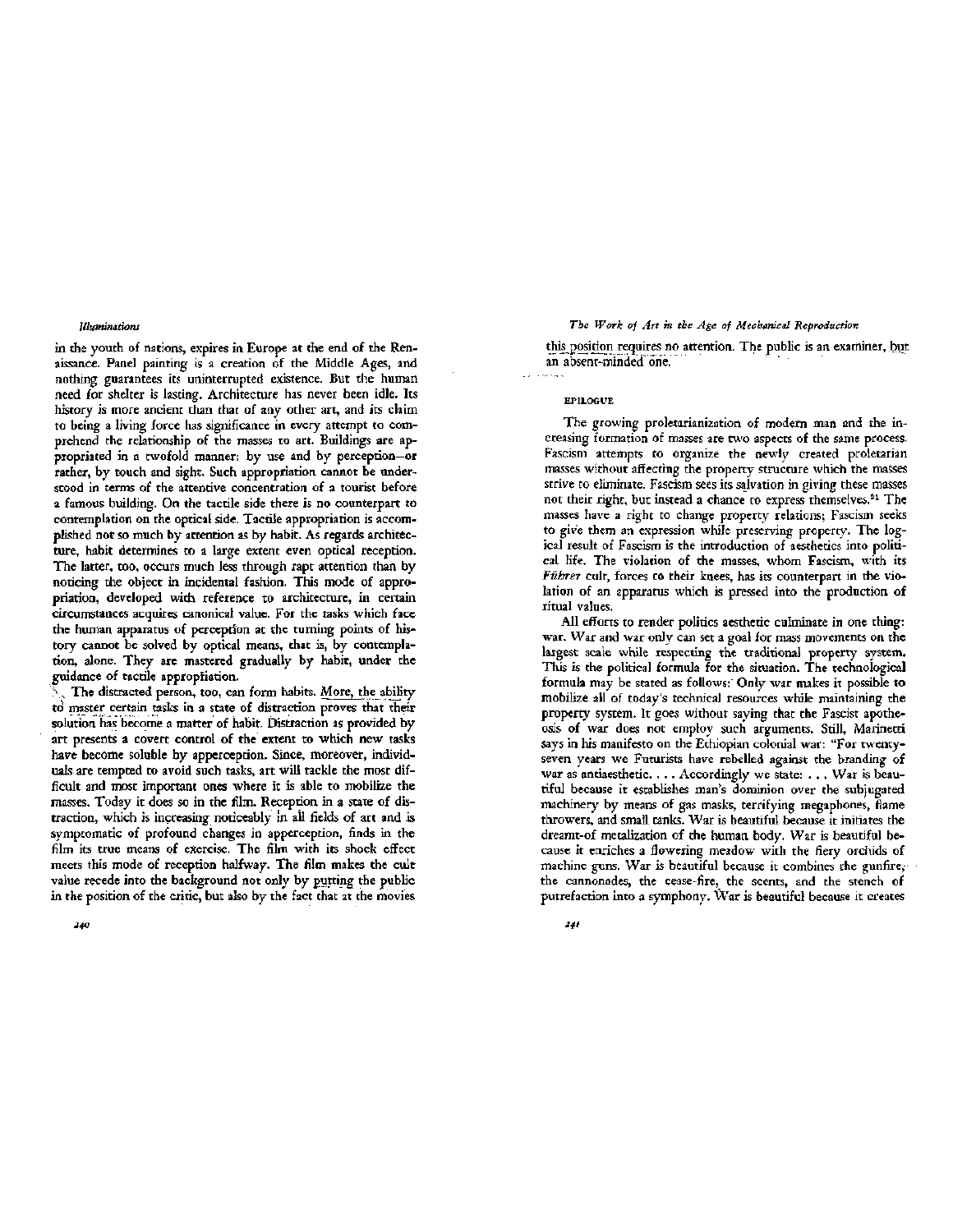new architecture, like that of the big tanks, the geometrical formation flights, the smoke spirals from burning villages, and many others. . . . Poets and artists of Futurism! . . . remember these principles of an aesthetics of war so that your struggle for a new literature and a new graphic art .. . may be illumined by them!"

This manifesto has the virtue of clarity. Its formulations deserve to be accepted by dialecticians. To the latter, the aesthetics of today's war appears as follows: If the natural utilization of productive forces is impeded by the property system, the increase in technical devices, in speed, and in the sources of energy will press for an unnatural utilization, and this is found in war. The destructiveness of war furnishes proof that society has not been mature enough to incorporate technology as its organ, that technology has not been sufficiently developed to cope with the elemental forces of society. The horrible features of imperialistic warfare are attributable to the discrepancy between the tremendous means of production and their inadequate utilization in the process of production—in other words, to unemployment and the lack of markets. Imperialistic war is a rebellion of technology which collects, in the form of "human material," the claims to which society has denied its natural material. Instead of draining rivers, society directs a human stream into a bed of trenches; instead of dropping seeds from airplanes, it drops incendiary bombs over cities; and through gas warfare the aura is abolished in a new way.

*"Fiat ars—pereat mundus"* says Fascism, and, as Marinetti admits, expects war to supply the artistic gratification of a sense perception that has been changed by technology. This is evidently the consummation of *"Fart pour Part."* Mankind, which in Homer's time was an object of contemplation for the Olympian gods, now is one for itself. Its self-alienation has reached such a degree that it can experience its own destruction as an aesthetic pleasure of the first order. This is the situation of politics which Fascism is rendering aesthetic. Communism responds by politicizing art.

# *Notes*

1. Of course, the history of a work of art encompasses more than this. The history of the "Mona Lisa," for instance, encompasses the kind and number of its copies made in the 17th, 18th, and 19th centuries.

2. Precisely because authenticity is not reproducible, the intensive penetration of certain (mechanical) processes of reproduction was instrumental in differentiating and grading authenticity. To develop such differentiations was an important function of the trade in works of art. The invention of the woodcut may be said to have struck at the root of the quality of authenticity even before its late flowering. To be sure, at the time of its origin a medieval picture of the Madonna could not yet be said to be "authentic." It became "authentic" only during the succeeding centuries and perhaps most strikingly so during the last one.

3. The poorest provincial staging of *Faust* is superior to a Faust film in that, ideally, it competes with the first performance at Weimar. Before the screen it is unprofitable to remember traditional contents which might come to mind before the stage—for instance, that Goethe's friend Johann Heinrich Merck is hidden in Mephisto, and the like.

4. To satisfy the human interest of the masses may mean to have one's social function removed from the field of vision. Nothing guarantees that a portraitist of today, when painting a famous surgeon at the breakfast table in the midst of his family, depicts his social function more precisely than a painter of the 17th century who portrayed his medical doctors as representing this profession, like Rembrandt in his "Anatomy Lesson."

5. The definition of the aura as a "unique phenomenon of a distance however close it may be" represents nothing but the formulation of the cult value of the work of art in categories of space and time perception. Distance is the opposite of closeness. The essentially distant object is the unapproachable one. Unapproachability is indeed a major quality of the cult image. True to its nature, it remains "distant, however close it may be." The closeness which one may gain from its subject matter does not impair the distance which it retains in its appearance.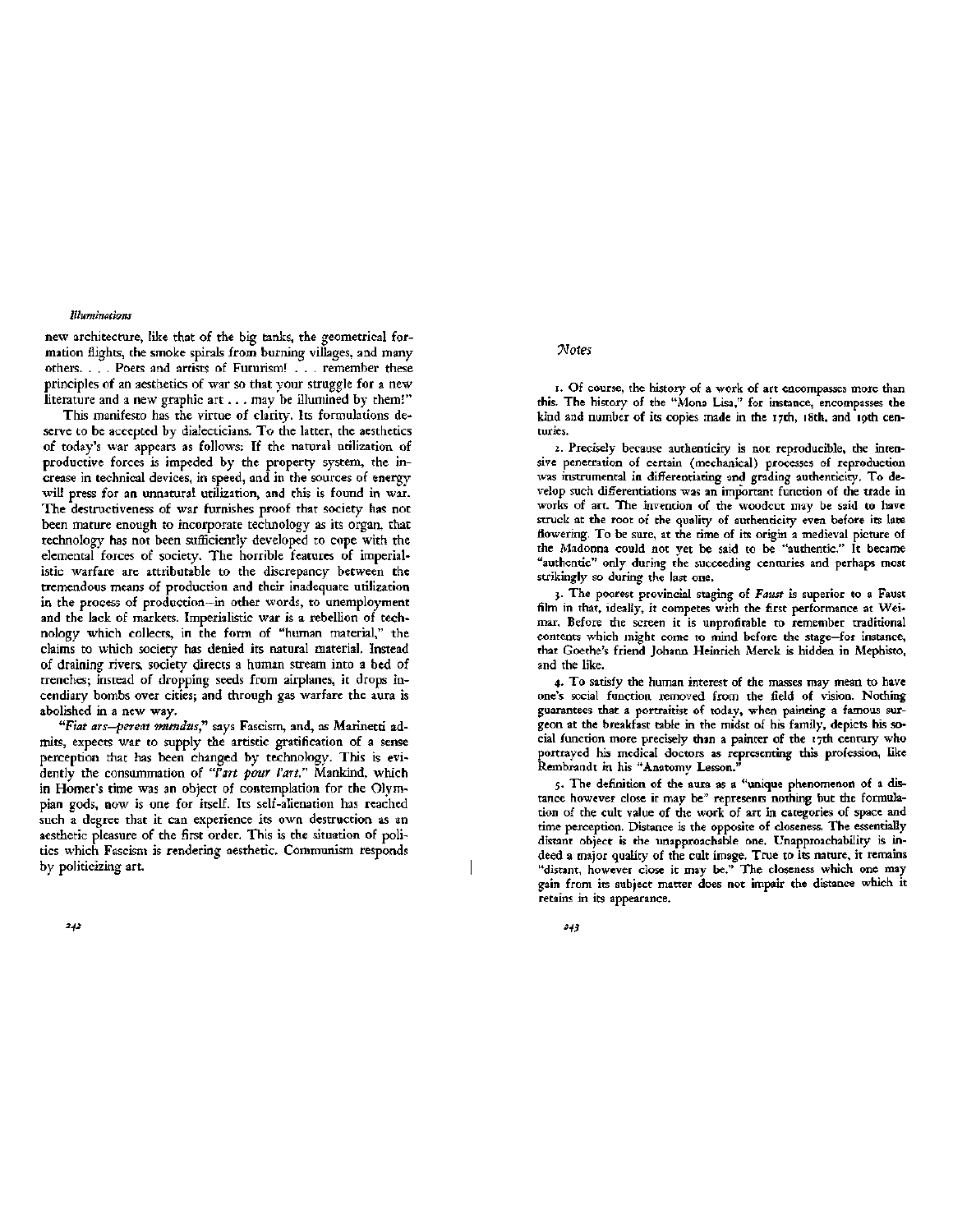# *lllwrmnatiovs*

6. To the extent to which the cult value of the painting is secularized the ideas of its fundamental uniqueness lose distinctness. In the imagination of the beholder the uniqueness of the phenomena which hold sway in the cult image is more and more displaced by the empirical uniqueness of the creator or of his creative achievement. To be sure, never completely so; the concept of authenticity always transcends mere genuineness. (This is particularly apparent in the collector who always retains some traces of the fetishist and who, by owning the work of art, shares in its ritual power.) Nevertheless, the function of the concept of authenticity remains determinate in the evaluation of art; with the secularization of art, authenticity displaces the cult value of the work.

7. In the case of films, mechanical reproduction is not, as with literature and painting, an external condition for mass distribution. Mechanical reproduction is inherent in the very technique of film production. This technique not only permits in the most direct way but virtually causes mass distribution. It enforces distribution because the production of a film is so expensive that an individual who, for instance, might afford to buy a painting no longer can afford to buy a film. In 1927 it was calculated that a major film, in order to pay its way, had to reach an audience of nine million. With the sound film, to be sure, a setback in its international distribution occurred at first: audiences became limited by language barriers. This coincided with the Fascist emphasis on national interests. It is more important to focus on this connection with Fascism than on this setback, which was soon minimized by synchronization. The simultaneity of both phenomena is attributable to the depression. The same disturbances which, on a larger scale, led to an attempt to maintain the existing property structure by sheer force led the endangered film capital to speed up the development of the sound film. The introduction of the sound film brought about a temporary relief, not only because it again brought the masses into the theaters but also because it merged new capital from the electrical industry with that of the film industry. Thus, viewed from the outside, the sound film promoted national interests, but seen from the inside it helped to internationalize film production even more than previously.

8. This polarity cannot come into its own in the aesthetics of Idealism. Its idea of beauty comprises these polar opposites without differentiating between them and consequently excludes their polarity. Yet in Hegel this polarity announces itself as clearly as possible

#### *The Work of Art in the Age of Mechanical Reproduction*

within the limits of Idealism. We quote from his *Philosophy of History:*

"Images were known of old. Piety at an early time required them for worship, but it could do without *beautiful* images. These might even be disturbing. In every beautiful painting there is also something nonspiritual, merely external, but its spirit speaks to man through its beauty. Worshipping, conversely, is concerned with the work as an object, for it is but a spiritless stupor of the soul. . . . Fine art has arisen .. . in the church ... , although it has already gone beyond its principle as art."

Likewise, the following passage from *The Philosophy of Fine Art* indicates that Hegel sensed a problem here.

"We are beyond the stage of reverence for works of art as divine and objects deserving our worship. The impression they produce is one of a more reflective kind, and the emotions they arouse require a higher test. . . ."—G. W. F. Hegel, *The Philosophy of Fine Art,* trans., with notes, by F. P. B. Osmaston, Vol. 1, p. 12, London, 1920.

The transition from the first kind of artistic reception to the second characterizes the history of artistic reception in general. Apart from that, a certain oscillation between these two polar modes of reception can be demonstrated for each work of art. Take the Sistine Madonna. Since Hubert Grimme's research it has been known that the Madonna originally was painted for the purpose of exhibition. Grimme's research was inspired by the question: What is the purpose of the molding in the foreground of the painting which the two cupids lean upon? How, Grimme asked further, did Raphael come to furnish the sky with two draperies? Research proved that the Madonna had been commissioned for the public lying-in-state of Pope Sixtus. The Popes lay in state in a certain side chapel of St. Peter's. On that occasion Raphael's picture had been fastened in a nichelike background of the chapel, supported by the coffin. In this picture Raphael portrays the Madonna approaching the papal coffin in clouds from the background of the niche, which was demarcated by green drapes. At the obsequies of Sixtus a pre-eminent exhibition value of Raphael's picture was taken advantage of. Some time later it was placed on the high altar in the church of the Black Friars at Piacenza. The reason for this exile is to be found in the Roman rites which forbid the use of paintings exhibited at obsequies as cult objects on the high altar. This regulation devalued Raphael's picture to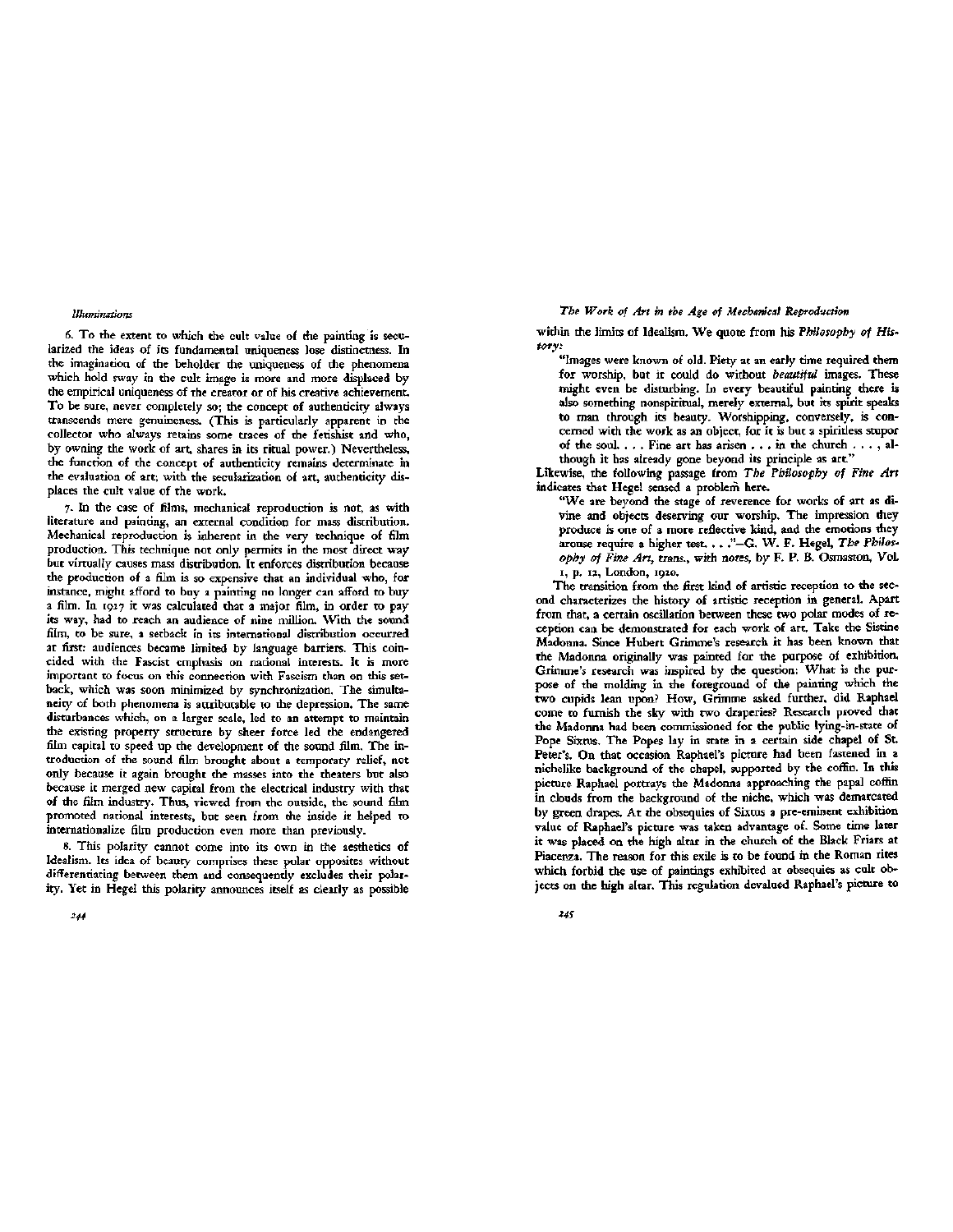some degree. In order to obtain an adequate price nevertheless, the Papal See resolved to add to the bargain the tacit toleration of the picture above the high altar. To avoid attention the picture was given to the monks of the far-off provincial town.

9. Bertolt Brecht, on a different level, engaged in analogous reflections: "If the concept of 'work of art' can no longer be applied to the thing that emerges once the work is transformed into a commodity, we have to eliminate this concept with cautious care but without fear, lest we liquidate the function of the very thing as well. For it has to go through this phase without mental reservation, and not as noncommittal deviation from the straight path; rather, what happens here with the work of art will change it fundamentally and erase its past to such an extent that should the old concept be taken up again—and it will, why not?—it will no longer stir any memory of the thing it once designated."

10. "The film . . . provides—or could provide—useful insight into the details of human actions. . . . Character is never used as a source of motivation; the inner life of the persons never supplies the principal cause of the plot and seldom is its main result." (Bertolt Brecht, *Versuche,* "Der Dreigroschenprozess," p. 268.) The expansion of the field of the testable which mechanical equipment brings about for the actor corresponds to the extraordinary expansion of the field of the testable brought about for the individual through economic conditions. Thus, vocational aptitude tests become constantly more important. What matters in these tests are segmental performances of the individual. The film shot and the vocational aptitude test are taken before a committee of experts. The camera director in the studio occupies a place identical with that of the examiner during aptitude tests.

11. Rudolf Arnheim, *Film ah Kunst,* Berlin, 1932, pp. 176 f. In this context certain seemingly unimportant details in which the film director deviates from stage practices gain in interest. Such is the attempt to let the actor play without make-up, as made among others by Dreyer in his *Jeanne d'Arc.* Dreyer spent months seeking the forty actors who constitute the Inquisitors' tribunal. The search for these actors resembled that for stage properties that are hard to come by. Dreyer made every effort to avoid resemblances of age, build, and physiognomy. If the actor thus becomes a stage property, this latter, on the other hand, frequently functions as actor. At least it is not unusual for the film to assign a role to the stage property.

## *The Work of Art in the Age of Mechanical Reproduction*

Instead of choosing at random from a great wealth of examples, let us concentrate on a particularly convincing one. A clock that is working will always be a disturbance on the stage. There it cannot be permitted its function of measuring time. Even in a naturalistic play, astronomical time would clash with theatrical time. Under these circumstances it is highly revealing that the film can, whenever appropriate, use time as measured by a clock. From this more than from many other touches it may clearly be recognized that under certain circumstances each and every prop in a film may assume important functions. From here it is but one step to Pudovkin's statement that "the playing of an actor which is connected with an object and is built around it .. . is always one of the strongest methods of cinematic construction." (W. Pudovkin, *Filmregie und Filmmanuskript,* Berlin, 1928, p. 126.) The film is the first art form capable of demonstrating how matter plays tricks on man. Hence, films can be an excellent means of materialistic representation.

12. The change noted here in the method of exhibition caused by mechanical reproduction applies to politics as well. The present crisis of the bourgeois democracies comprises a crisis of the conditions which determine the public presentation of the rulers. Democracies exhibit a member of government directly and personally before the nation's representatives. Parliament is his public. Since the innovations of camera and recording equipment make it possible for the orator to become audible and visible to an unlimited number of persons, the presentation of the man of politics before camera and recording equipment becomes paramount. Parliaments, as much as theaters, are deserted. Radio and film not only affect the function of the professional actor but likewise the function of those who also exhibit themselves before this mechanical equipment, those who govern. Though their tasks may be different, the change affects equally the actor and the ruler. The trend is toward establishing controllable and transferrable skills under certain social conditions. This results in a new selection, a selection before the equipment from which the star and the dictator emerge victorious.

13. The privileged character of the respective techniques is lost. Aldous Huxley writes:

"Advances in technology have led .. . to vulgarity. . . . Process reproduction and the rotary press have made possible the indefinite multiplication of writing and pictures. Universal education and relatively high wages have created an enormous public who

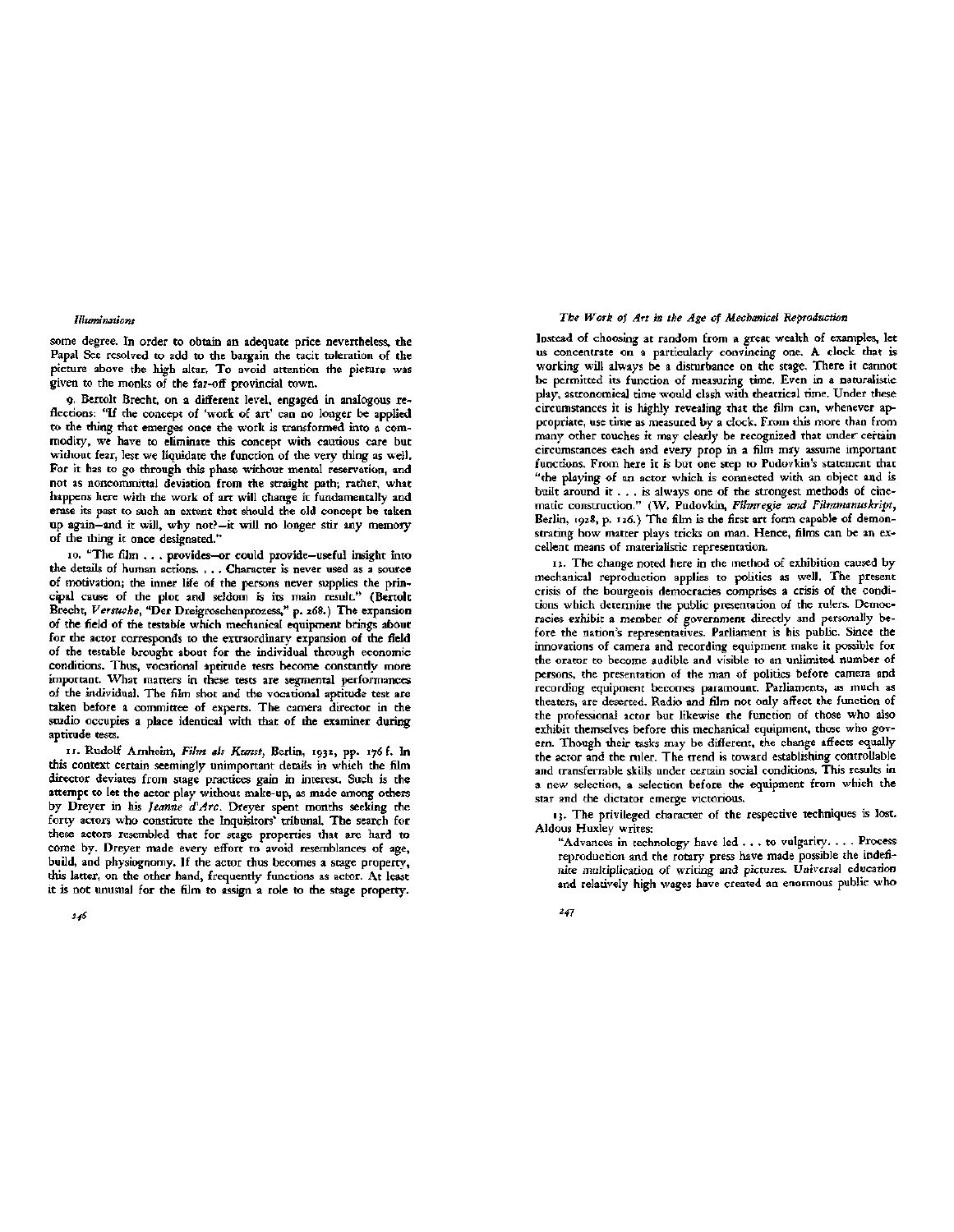know how to read and can afford to boy reading and pictorial matter. A great industry has been called into existence in order to supply these commodities. Now, artistic talent is a very rare phenomenon; whence it follows . . . that, at every epoch and in all countries, most art has been bad. But the proportion of trash in the total artistic output is greater now than at any other period. That it must be so is a matter of simple arithmetic. The population of Western Europe has a little more than doubled during the last century. But the amount of reading—and seeing—matter has increased, I should imagine, at least twenty and possibly fifty or even a hundred times. If there were n men of talent in a population of x millions, there will presumably be *m* men of talent among 2x millions. The situation may be summed up thus. For every page of print and pictures published a century ago, twenty or perhaps even a hundred pages are published today. But for every man of talent then living, there are now only two men of talent. It may be of course that, thanks to universal education, many potential talents which in the past would have been stillborn are now enabled to realize themselves. Let us assume, then, that there are now three or even four men of talent to every one of earlier times. It still remains true to say that the consumption of reading—and seeing—matter has far outstripped the natural production of gifted writers and draughtsmen. It is the same with hearing-matter. Prosperity, the gramophone and the radio have created an audience of hearers who consume an amount of hearing-matter that has increased out of all proportion to the increase of population and the consequent natural increase of talented musicians. It follows from all this that in all the arts the output of trash is both absolutely and relatively greater than it was in the past; and that it must remain greater for just so long as the world continues to consume the present inordinate quantities of reading-matter, seeing-matter, and hearing-matter."—Aldous Huxley, *Beyond the Mexique Bay. A Traveller's Journal,* London, 1949, pp. 274ft. First published in 1934.

This mode of observation is obviously not progressive.  $\frac{1}{2}$ . The bold of the cameraman is conviously flux progressive.

 $\frac{14}{100}$  The boldness of the cameraman is indeed comparable to that of the surgeon. Luc Durtain lists among specific technical sleights of hand those "which are required in surgery in the case of certain difficult operations. I choose as an example a case from oto-rhino-<br>laryngology; . . . the so-called endonasal perspective procedure; or

# *248*

#### *The Work of Art in the Age of Mechanical Reproduction*

I refer to the acrobatic tricks of larynx surgery which have to be performed following the reversed picture in the laryngoscope. I might also speak of ear surgery which suggests the precision work of watchmakers. What range of the most subtle muscular acrobatics is required from the man who wants to repair or save the human body! We have only to think of the couching of a cataract where there is virtually a debate of steel with nearly fluid tissue, or of the major abdominal operations (laparotomy)."—Luc Durtain, *op. cit.*

15. This mode of observation may seem crude, but as the great theoretician Leonardo has shown, crude modes of observation may at times be usefully adduced. Leonardo compares painting and music as follows: "Painting is superior to music because, unlike unfortunate music, it does not have to die as soon as it is born. . . . Music which is consumed in the very act of its birth is inferior to painting which the use of varnish has rendered eternal." (Trattato I, 29.)

16. Renaissance painting offers a revealing analogy to this situation. The incomparable development of this art and its significance rested not least on the integration of a number of new sciences, or at least of new scientific data. Renaissance painting made use of anatomy and perspective, of mathematics, meteorology, and chromatology. Valery writes: "What could be further from us than the strange claim of a Leonardo to whom painting was a supreme goal and the ultimate demonstration of knowledge? Leonardo was convinced that painting demanded universal knowledge, and he did not even shrink from a theoretical analysis which to us is stunning because of its very depth and precision. . . ."—Paul Valery, *Pieces sur Van,* "Autour de Corot," Paris, p. 191.

17. "The work of art," says Andre Breton, "is valuable only in so far as it is vibrated by the reflexes of the future." Indeed, every developed art form intersects three lines of development. Technology works toward a certain form of art. Before the advent of the film there were photo booklets with pictures which flitted by the onlooker upon pressure of the thumb, thus portraying a boxing bout or a tennis match. Then there were the slot machines in bazaars; their picture sequences were produced by the turning of a crank.

Secondly, the traditional art forms in certain phases of their development strenuously work toward effects which later are effortlessly attained by the new ones. Before the rise of the movie the

 $\mathcal{Z}\neq\mathcal{Y}$